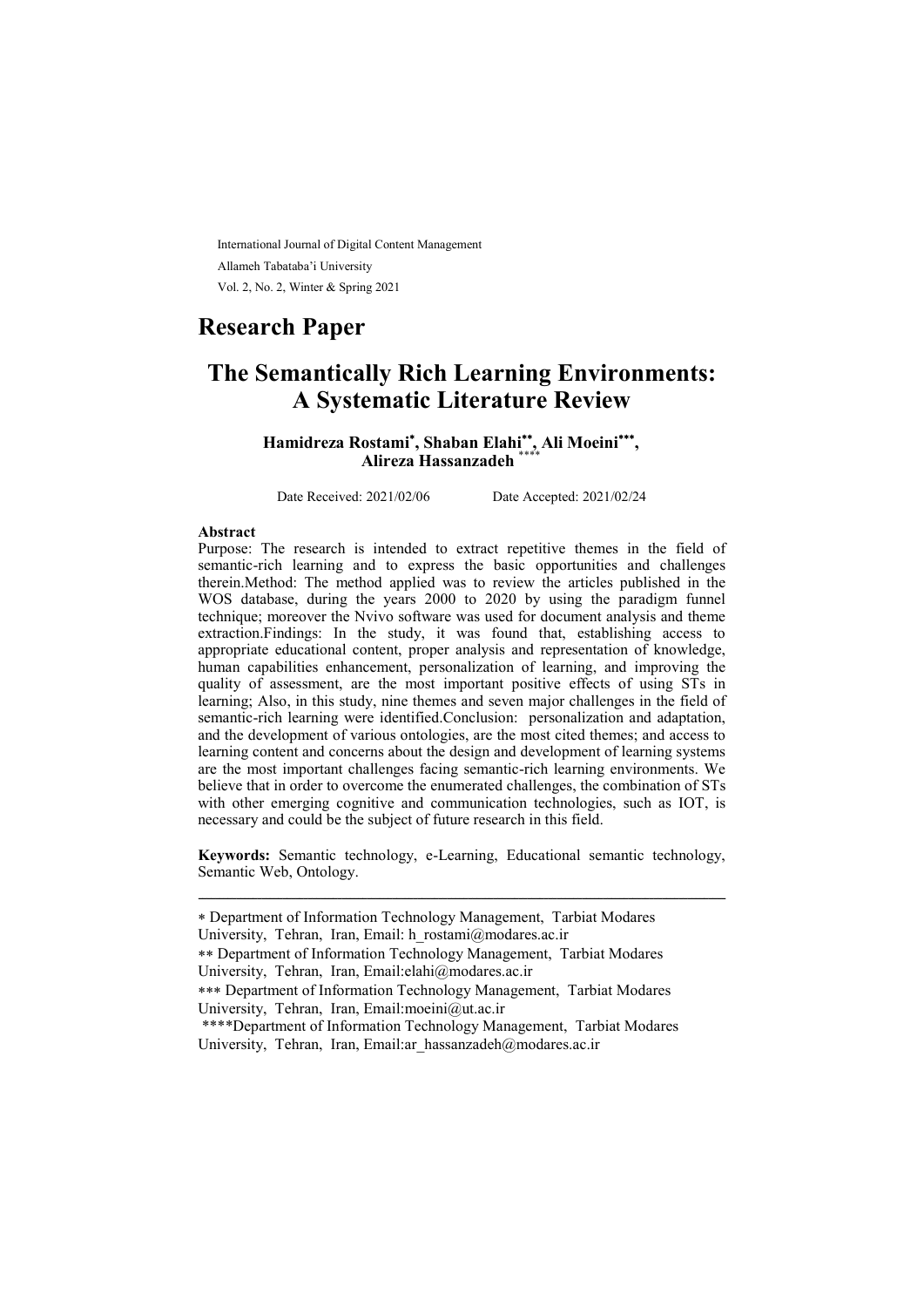#### Introduction:

A semantic-rich e-learning environment as an Intelligent Learning system (ILE) is a 'personalized system that places the student at the center of the learning process, it is based on a seamless integration of shared knowledge according to the semantic web representations and ontologies' (Halimi & Seridi-Bouchelaghem, 2019). ILEs can be broadly defined as computer-based educational systems that rely on diverse Artificial Intelligence (AI) techniques to improve students learning experience, and help them reach their learning objectives (Jovanovic, Gasevic, Torniai, Bateman, & Hatala, 2009).

In computer science, semantics is "the theoretical study of meaning in systems of signs, or the meaning or relationship of meanings of a sign or set of signs (Kohlhase & Kohlhase, 2008); Therefore, ST is a set of methods and tools which provide an advanced means for categorizing and processing of data and also for discovering the relationship in various groups (Rouse, 2017). ST techniques applied in different fields like intelligent agents, data lakes, data governance and newly emerged cognitive programs.

Some part of ST stems in primary artificial intelligence and studies of expert systems; however, the tools which are created as a part of the semantic web movement are considered as a basis for modern ST. the Semantic Web is the evolution of the current Web, where in it, 'information is given well-defined meaning, better enabling computers and people to work in cooperation' (Carmichael & Tscholl, 2013; Jovanovic et al., 2009). The main idea of Semantic Web is to share data instead of documents (Anshari, Alas, & Guan, 2015); this idea, provides an appropriate response for the next generation of e-learning, that according to which, learners should be able to "find, share, and combine information more easily through Semantic Web" (Anshari et al., 2015).

Semantic technologies are touted as the next big wave in educational technology and as the solution to many problems in this arena (Kohlhase & Kohlhase, 2008). these technologies are also regarded as awareness of the kind and amount of the disability of handicapped people in interacting with electronic learning systems (Akin & Gokturk, 2019) and also as a "potential approach in helping the users in web-based learning" (Chang, Tseng, & Liu, 2013).

Despite "the stunning potential of this idea , especially in educational scenarios" (Kohlhase & Kohlhase, 2008), as Carmichael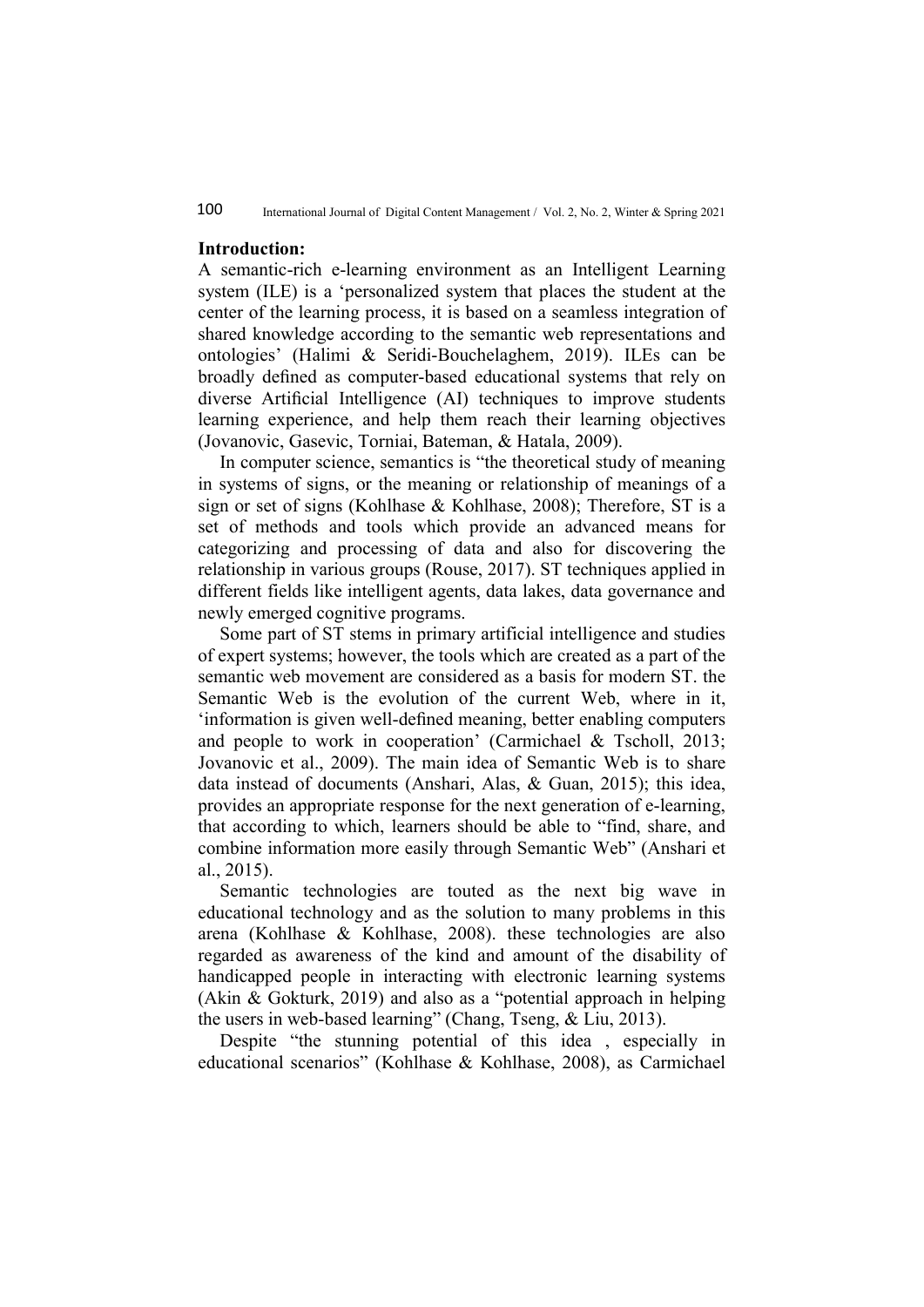and Jordan (Carmichael & Jordan, 2012) argue, the nature of semantic technologies (STs) has made them still an example of emerging technologies; The content of published studies about the use of STs in educational settings, also supports this claim. The emerging term probably reflects the fact that STs are not yet fully understood and there is a lack of research in this area. The present study, with regard to this gap, and with a glimpse of semantic-based learning, has identified the basic concepts, themes, and gaps, in this field.

#### Objectives of the study

This article aims to explore the current state of semantic-rich learning. To get the desired results the key objectives of this study are:

- To identify the emergent themes within the field of semanticrich learning environments;
- To highlight the challenges and opportunities created by the STs in learning environments.

#### Method

Application of STs in learning environments is a new issue to which there is no agreement in its related concepts, tools of its assessment and ways to investigate ; therefore, in order to achieve the objectives of the study, it is appropriate to use the systematic literature review; the present research uses the paradigm funnel technique suggested by Berthon et.al (Berthon, Nairn, & Money, 2003). The reason for using this technique is the possibility of combining the observations and assumptions while assessing the methods and implied assumptions in the literature of the issue under investigation. In order to analyze the examined documents and extract the themes, version 12 of Nvivo software has been used.

## Search and select appropriate studies

In order to reach the studies done concerning the topic of the present research, WOS database in the years between 2000 and 2020 A.D. was searched. we considered the following criteria for selecting studies: Studies are written in English, have full text access, and their topic is about the use of STs in teaching and learning; the list of keywords used included: Semantic Technology (ST), semantic web (SW), Education, eLearning, educational technology  $(ET)$ ; in order to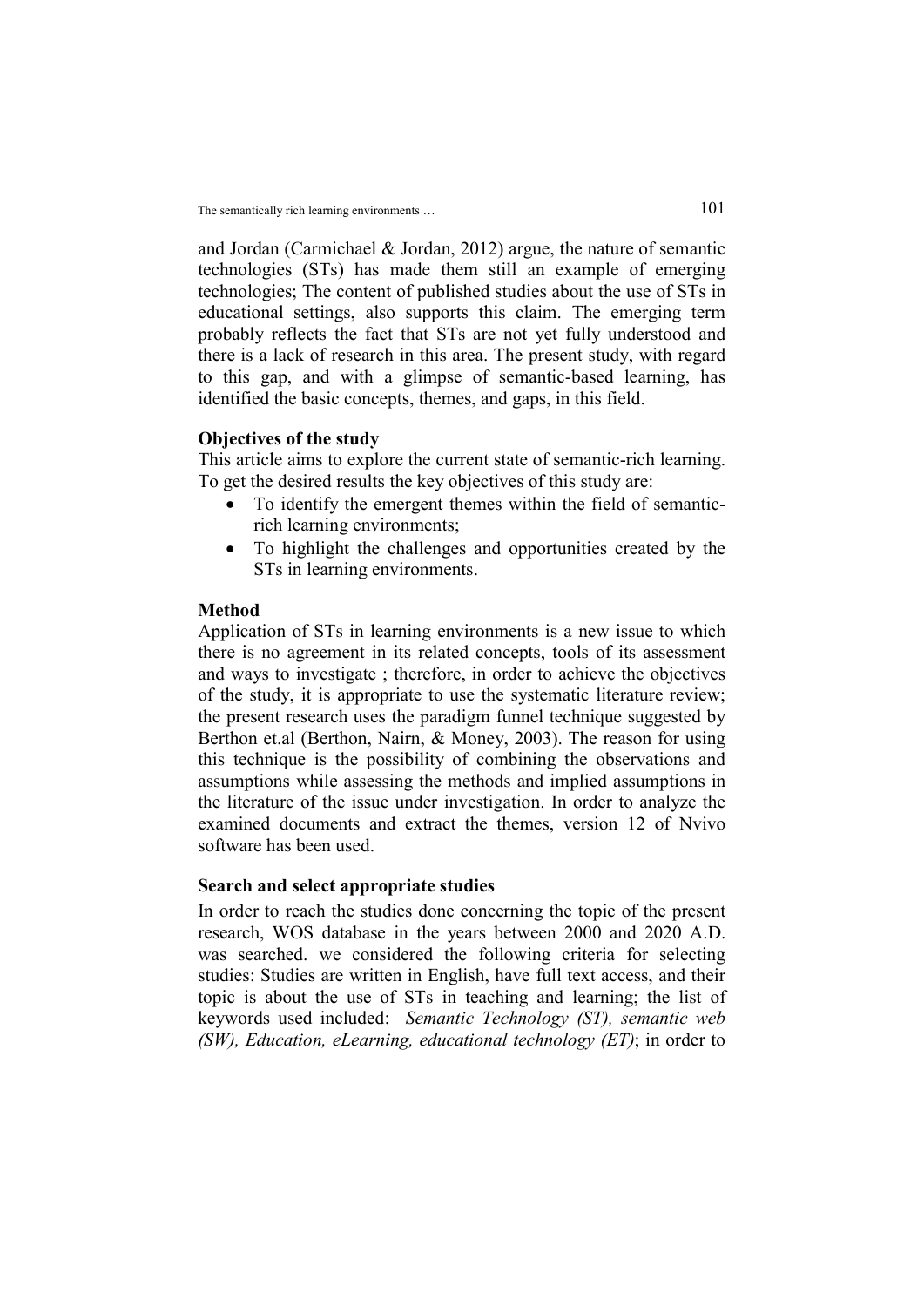retrieve the related studies more precisely, different combinations of keywords and their shortened forms were used.

This search yielded 229 articles. The retrieved articles were first review based on their relevance with the application of the Semantic in learning; this review was based on the abstract and keywords of the articles. at this stage, 76 articles were identified as related studies. these articles were carefully analyzed one by one. during this analytical review, 12 other articles were identified as irrelevant; therefore, the extraction of themes and challenges related to the research topic, is based on the remaining 64 articles.

## Using the paradigm funnel technique

Paradigm funnel technique categorizes previous studies into four levels ranging from explicit and observable to implied and unobservable and provides the possibility of combining the observable assumptions and implied assumptions while assessing the methods based on the paradigm funnel technique. The results of investigations in the four levels are categorized as follows:

- **Empirical Research** (Level 1): Includes those articles that employed empirical observation to catalog and identify gaps in existing literature.
- **Analytical Methods** (Level 2): Includes those articles that focus on the use of specific analytical methods to examine the subject of research. The main purpose of this level is to select the appropriate methodology for studying the research topic.
- **Specific Theory** (Level 3): Includes those articles that have investigated the subject of research based on a particular theory.
- Core Assumptions (Level 4): includes articles that challenge the most basic ontological, epistemological, methodological, and axiological assumptions associated with semantic-rich learning.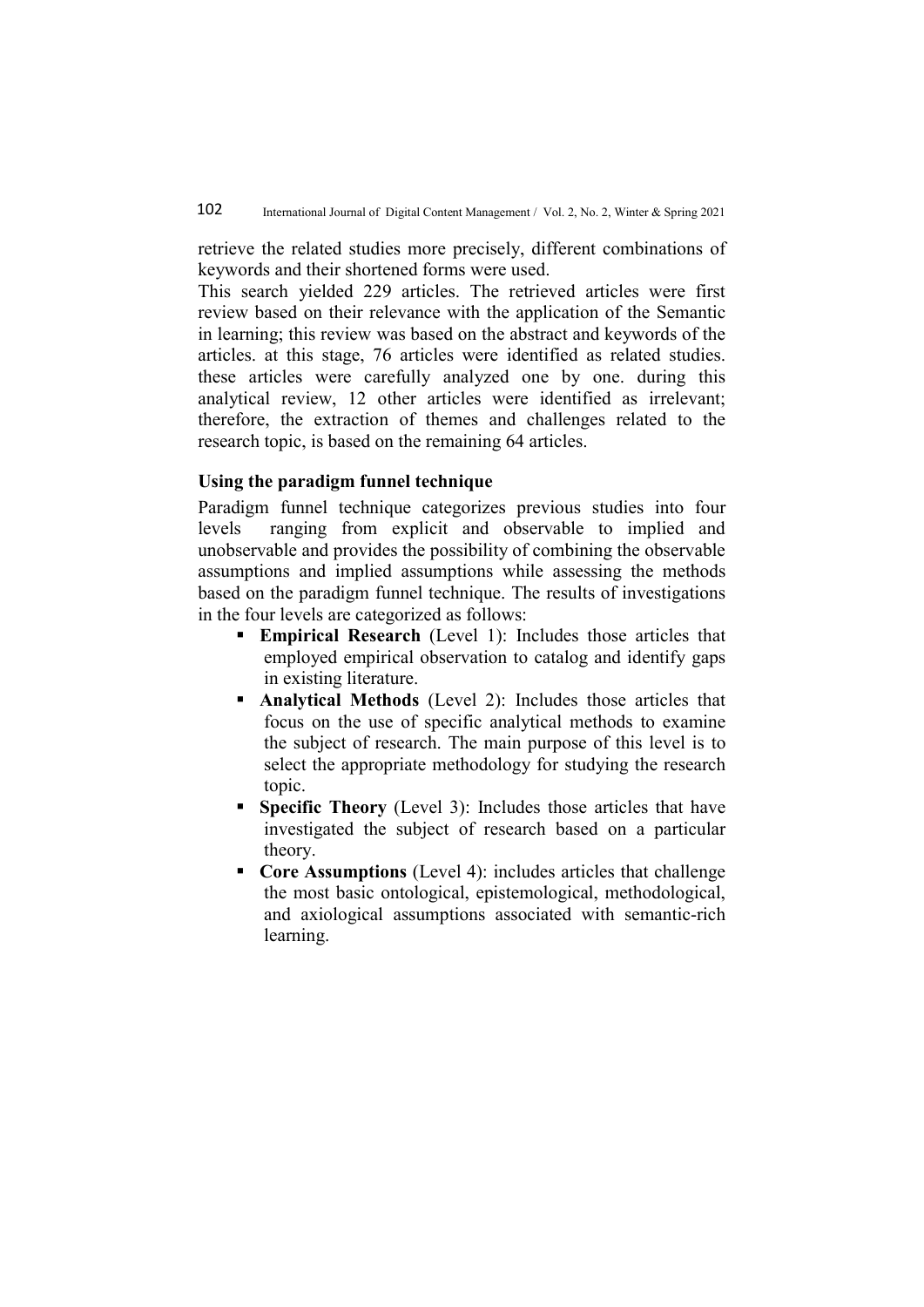## Results Overview of studies

Tables 1 and 2 show the general characteristics and nature of the articles selected for systematic review. According to Table 2, nearly 60% of the articles (38 articles) conducted their studies, based on the Design Science Research (DSR) Strategy; In other words, the dominant strategy for examining issues surrounding ST-based learning environments is DSR.

### Table 1: Details of articles related to semantically rich learning environments

| Reviewed<br>articles | 64                                                                                                                                                                                                                                                                                                                                                                                                                                                                                                                                                                                                                                                                                                                                                                                                                                                                                                                                                                                                                                                                                                                                                                                                                                                                                                                                                                                                                                                                                                                                                                                                                                                                                                         |
|----------------------|------------------------------------------------------------------------------------------------------------------------------------------------------------------------------------------------------------------------------------------------------------------------------------------------------------------------------------------------------------------------------------------------------------------------------------------------------------------------------------------------------------------------------------------------------------------------------------------------------------------------------------------------------------------------------------------------------------------------------------------------------------------------------------------------------------------------------------------------------------------------------------------------------------------------------------------------------------------------------------------------------------------------------------------------------------------------------------------------------------------------------------------------------------------------------------------------------------------------------------------------------------------------------------------------------------------------------------------------------------------------------------------------------------------------------------------------------------------------------------------------------------------------------------------------------------------------------------------------------------------------------------------------------------------------------------------------------------|
| Publication<br>year  | 2003 (1), 2004 (4), 2006 (2), 2007 (1), 2008 (1), 2009 (4), 2010<br>$(1)$ , 2011 $(6)$ , 2012 $(11)$ , 2013 $(7)$ , 2014 $(4)$ , 2015 $(9)$ , 2016 $(2)$ ,<br>2017 (3), 2018 (3), 2019 (5).                                                                                                                                                                                                                                                                                                                                                                                                                                                                                                                                                                                                                                                                                                                                                                                                                                                                                                                                                                                                                                                                                                                                                                                                                                                                                                                                                                                                                                                                                                                |
| Journals<br>field    | Interactive Learning Environments (7), Educational Technology<br>& Society (7), Journal of Universal Computer Science (6),<br>on Learning Technologies (4), Technology<br>Transactions<br>Pedagogy and Education (4), British Journal of Educational<br>Technology (3), Knowledge-Based Systems (2), Computing and<br>Informatics (2), Expert Systems with Applications (2), Journal of<br>Computer Assisted Learning (2), Information Systems Frontiers<br>(1), Automation in Construction (1), Computers in Human<br>(1), Multimedia Tools and Applications<br><b>Behavior</b><br>(1),<br>Educational Sciences-Theory & Practice (1), Journal of Ambient<br>Intelligence and Humanized Computing (1), Ieee Transactions on<br>Systems Man and Cybernetics Part C-Applications and Reviews<br>$(1)$ , International Journal of Information Technology & Decision<br>Making (1), Journal of Visual Languages and Computing (1),<br>Information Sciences (1), British Journal of Educational Studies<br>(1), Journal of Applied Research and Technology (1), Studies in<br>Informatics and Control (1), Semantic Web (1), Education and<br>Information Technologies (1), Program-Electronic Library and<br>Information Systems (1), Behaviour & Information Technology<br>(1), Informatica (1), International Journal of Educational<br>Technology in Higher Education (1), Journal of the American<br>Society for Information Science and Technology (1), Discourse-<br>Studies in the Cultural Politics of Education (1), Ieee Access (1),<br>Journal of Information Science and Engineering (1), Proceedings<br>of the Ieee (1), Eurasia Journal of Mathematics Science and<br>Technology Education (1). |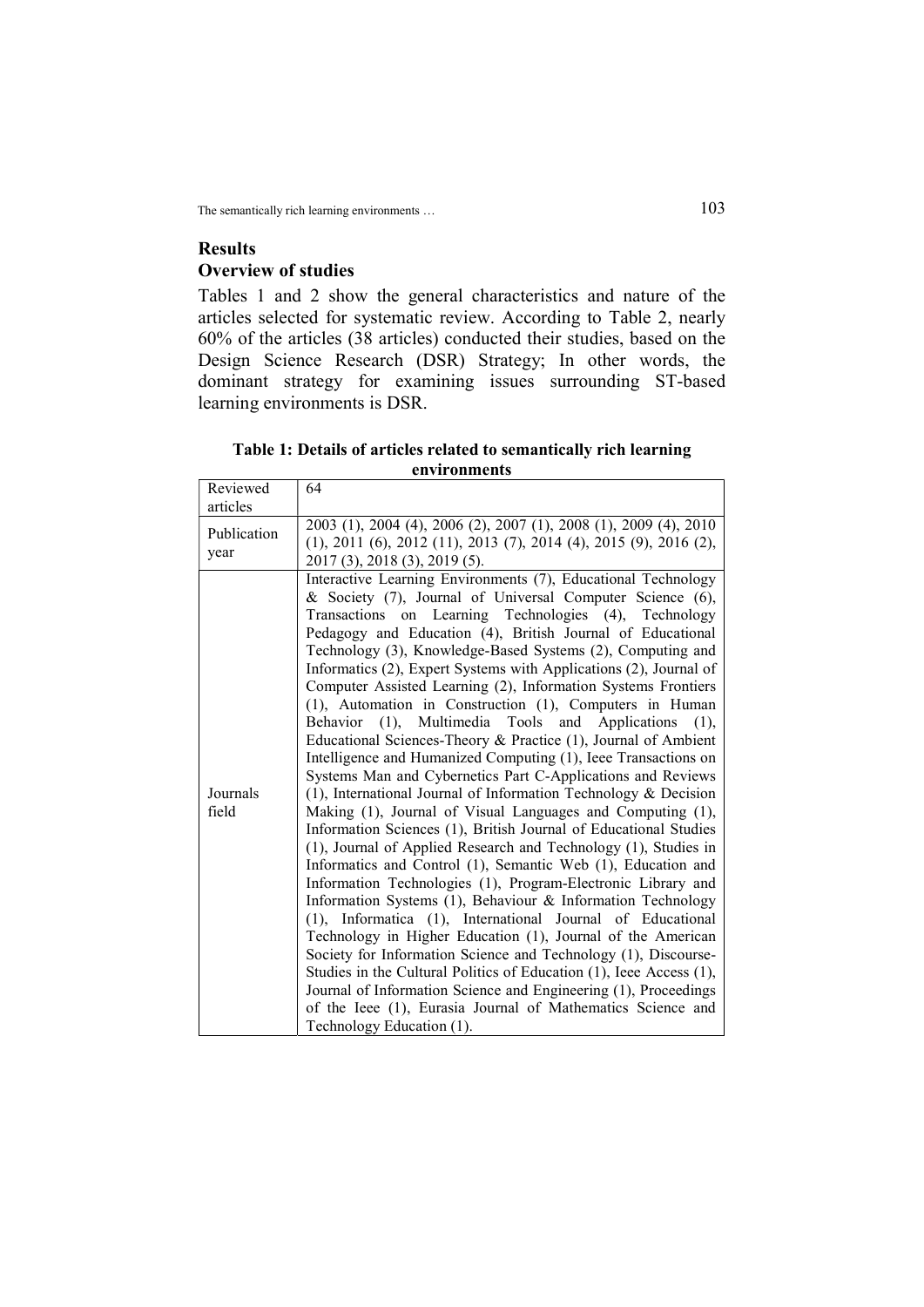| Research<br>strategies/methods | Articles                                                                                                                                                                                                                                                                                                                                                                                                                                                                                                                                                                                                                                                                                                                                                                                                                                                                                                                                                                                                                                                                                                                                                                                                                                                                                                                                                                                                                                                                                                                                                                                                                                                                                                                                            |
|--------------------------------|-----------------------------------------------------------------------------------------------------------------------------------------------------------------------------------------------------------------------------------------------------------------------------------------------------------------------------------------------------------------------------------------------------------------------------------------------------------------------------------------------------------------------------------------------------------------------------------------------------------------------------------------------------------------------------------------------------------------------------------------------------------------------------------------------------------------------------------------------------------------------------------------------------------------------------------------------------------------------------------------------------------------------------------------------------------------------------------------------------------------------------------------------------------------------------------------------------------------------------------------------------------------------------------------------------------------------------------------------------------------------------------------------------------------------------------------------------------------------------------------------------------------------------------------------------------------------------------------------------------------------------------------------------------------------------------------------------------------------------------------------------|
| Case study $(4)$               | (Ounnas, Davis, & Millard, 2009), (S. H. Wang & Wang, 2012),<br>(Tracy & Jordan, 2012), (Moreale & Vargas-Vera, 2004)                                                                                                                                                                                                                                                                                                                                                                                                                                                                                                                                                                                                                                                                                                                                                                                                                                                                                                                                                                                                                                                                                                                                                                                                                                                                                                                                                                                                                                                                                                                                                                                                                               |
| Conceptual (13)                | (Anshari et al., 2015), (Carmichael, 2011), (Carmichael &<br>Tscholl, 2013), (Jia, Huang, & Jiao, 2018), (Friesen &<br>Anderson, 2004), (Aroyo et al., 2006), (Devedzic, 2003),<br>(Carmichael & Jordan, 2012), (Jovanovic et al., 2009),<br>(Lafuente, 2017), (Kohlhase & Kohlhase, 2008), (Aroyo &<br>Dicheva, 2004), (Poore, 2014)                                                                                                                                                                                                                                                                                                                                                                                                                                                                                                                                                                                                                                                                                                                                                                                                                                                                                                                                                                                                                                                                                                                                                                                                                                                                                                                                                                                                               |
| science<br>Design<br>(38)      | (Gaeta, Mangione, Orciuoli, & Salerno, 2013), (Bajenaru,<br>Smeureanu, & Balog, 2016), (Raju & Ahmed, 2012), (Cuong,<br>Arch-Int,<br>2018), (Dascalu, Bodea,<br>Arch-Int, &<br>Tesila,<br>Moldoveanu, & de Pablos, 2017), (Coccoli & Torre, 2014), (Y.<br>Kim, Jung, Ji, Hwang, & Rho, 2019), (Pattuelli, 2011),<br>(Canales-Cruz, Sanchez-Arias, Cervantes-Perez, & Peredo-<br>Valderrama, 2009), (Tovar, Piedra, Chicaiza, Lopez, &<br>Martinez-Bonastre, 2012), (Chi, 2009), (Romero, North,<br>Gutierrez, & Caliusco, 2015), (Zablith, Fernandez, & Rowe,<br>2015), (Nguyen, Arch-Int, & Arch-Int, 2017), (Sanchez-Vera,<br>Castellanos-Nieves,<br>Fernandez-Breis,<br>Frutos-Morales,<br>&<br>Prendes-Espinosa,<br>2012), (Castellanos-Nieves, Fernandez-<br>Breis, Valencia-Garcia, Martinez-Bejar, & Iniesta-Moreno,<br>2011), (P. Kim, Ng, & Lim, 2010), (Rodriguez, Gago, Rifon, &<br>Rodriguez, 2015), (Fernandez-Breis et al., 2012), (Borges &<br>Silveira, 2019), (Halimi, Seridi-Bouchelaghem, & Faron-<br>Zucker, 2014), (Iatrellis, Kameas, & Fitsilis, 2019), (Caravantes<br>& Galan, 2011), (Jeremic, Jovanovic, & Gasevic, 2013), (H. C.<br>Wang & Huang, 2013), (Henze, Dolog, & Nejdl, 2004), (Dzbor,<br>Stutt, Motta, & Collins, 2007), (Piedra, Chicaiza, Lopez, &<br>Tovar, 2015), (Dagiene, Gudoniene, & Burbaite, 2015), (Halimi<br>& Seridi-Bouchelaghem, 2019), (Vesin, Klasnja-Milicevic,<br>Ivanovic, & Budimac, 2013), (Romero, Saucedo, Caliusco, &<br>Gutierrez, 2019), (Martinez-Garcia & Corti, 2012), (Shabajee,<br>McBride, Steer, & Reynolds, 2006), (Baldoni et al., 2011),<br>(Gasevic, Zouaq, Torniai, Jovanovic, & Hatala, 2011), (Rani,<br>Nayak, & Vyas, 2015), , (Poulovassilis, Selmer, & Wood, 2012) |
| Experiment (4)                 | (Edwards & Carmichael, 2012), (Martinez-Garcia, Morris,<br>Tscholl, Tracy, & Carmichael, 2012), (Harchay, Cheniti-<br>Belcadhi, & Braham, 2015), (Dietze, Sanchez-Alonso, et al.,<br>2013)                                                                                                                                                                                                                                                                                                                                                                                                                                                                                                                                                                                                                                                                                                                                                                                                                                                                                                                                                                                                                                                                                                                                                                                                                                                                                                                                                                                                                                                                                                                                                          |
| mixed method $(2)$             | (Lozano, Gracia, Corcho, Noble, & Gomez-Perez, 2015),<br>(Abbas, Ahmad, & Kalid, 2014)                                                                                                                                                                                                                                                                                                                                                                                                                                                                                                                                                                                                                                                                                                                                                                                                                                                                                                                                                                                                                                                                                                                                                                                                                                                                                                                                                                                                                                                                                                                                                                                                                                                              |
| survey $(3)$                   | (Dascalu, Bodea, Mihailescu, Tanase, & de Pablos, 2016),<br>(Dietze, Kaldoudi, et al., 2013), (Pereira, Siqueira, Nunes, &<br>Dietze, 2018)                                                                                                                                                                                                                                                                                                                                                                                                                                                                                                                                                                                                                                                                                                                                                                                                                                                                                                                                                                                                                                                                                                                                                                                                                                                                                                                                                                                                                                                                                                                                                                                                         |

|  | Table 2: Research strategies/methods used in the reviewed articles |
|--|--------------------------------------------------------------------|
|  |                                                                    |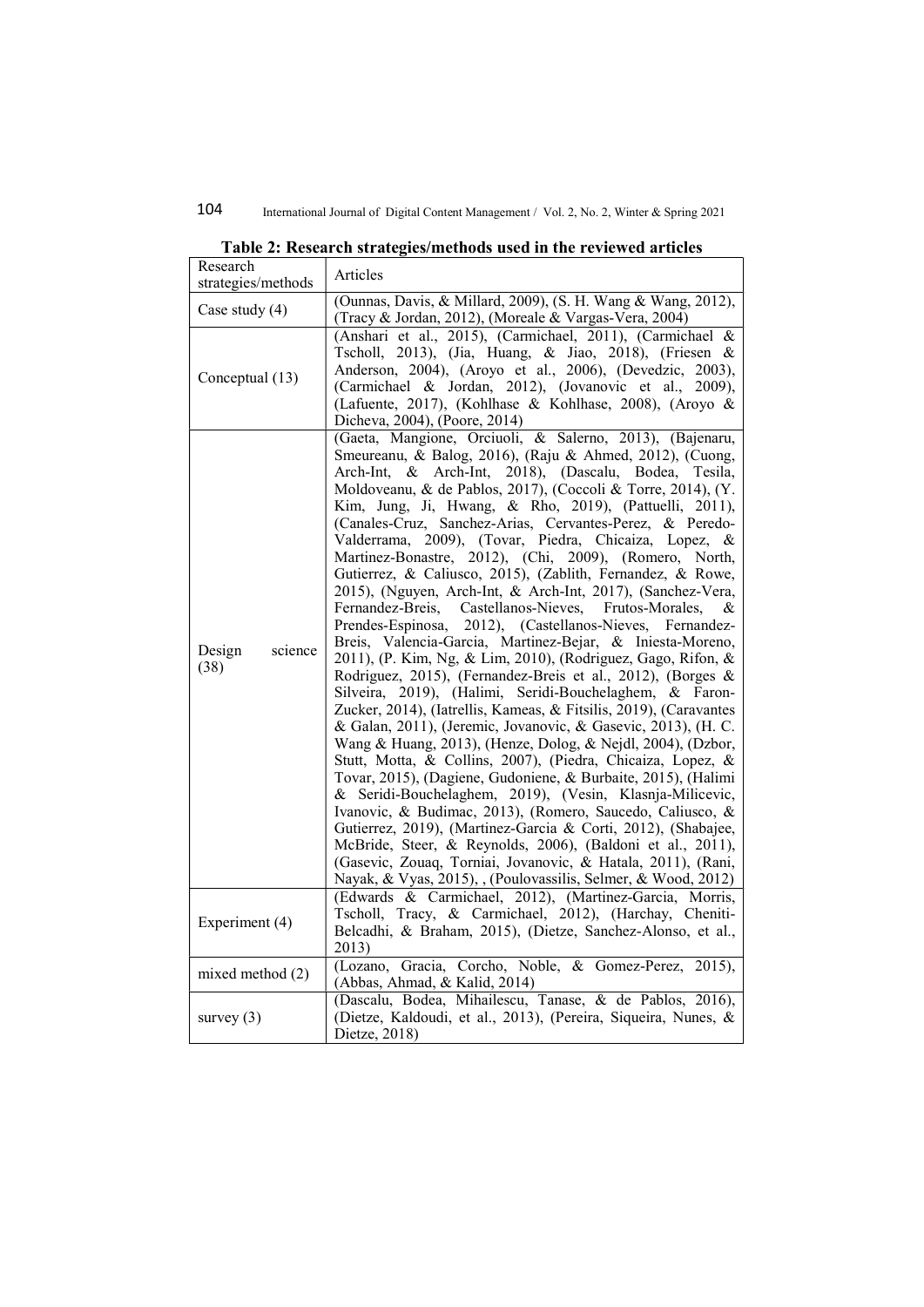#### paradigm funnel application

In this section, the results obtained by applying the paradigm funnel on the selected articles will be explained. The aim of doing so is determining the position of the topic. Table 3, shows the list of articles related to each level of funnel. The number of articles in each level clearly shows the reason why the word 'funnel' is used in this approach.

In the first row, the list of articles related to the first level of paradigm funnel is shown. This list includes thirty-one articles which have investigated the existing gaps in semantic-rich learning environments, based on empirical observations.

the second row shows the articles related to the second level of the funnel. this list includes sixteen articles which have used a specific methodology in the field of semantic-rich learning. the few number of articles in this part can prove that the topic of the present research is up-to-date.

The third row shows the articles related to the third level of the funnel. This list includes eleven articles which have investigated semantic-rich learning, based on different theories. Connectivism, the learner as a knowledge producer, self-regulated learning, participatory design, technology-enhanced learning, constructive pedagogical models, turn to practice, problem-based learning, and case-based learning, are the most important theories, used in reviewed articles.

In the fourth row, a list of articles related to the fourth level of paradigm funnel is shown. This list includes six articles which challenge core assumptions related to semantic-rich learning. the content of articles at this level has been used mainly to identify gaps and challenges facing semantic-rich learning environments.

| Level                    | No. of<br>articles | articles                                                                                                                                                                                                                                                                                                                                                                                                      |
|--------------------------|--------------------|---------------------------------------------------------------------------------------------------------------------------------------------------------------------------------------------------------------------------------------------------------------------------------------------------------------------------------------------------------------------------------------------------------------|
| 1: Empirical<br>Research | 31                 | (Y. Kim et al., 2019), (Pereira et al., 2018), (Jia<br>et al., 2018), (Cuong et al., 2018), (Nguyen et<br>al., 2017), (Dascalu et al., 2017), (Bajenaru et<br>al., 2016), (Zablith et al., 2015), (Romero et al.,<br>2015), (Rani et al., 2015), (Coccoli & Torre,<br>2014), (Gaeta et al., 2013), (S. H. Wang &<br>Wang, 2012), (Tovar et al., 2012), (Sanchez-<br>Vera et al., 2012), (Raju & Ahmed, 2012), |

Table 3: Articles related to each level of the paradigm funnel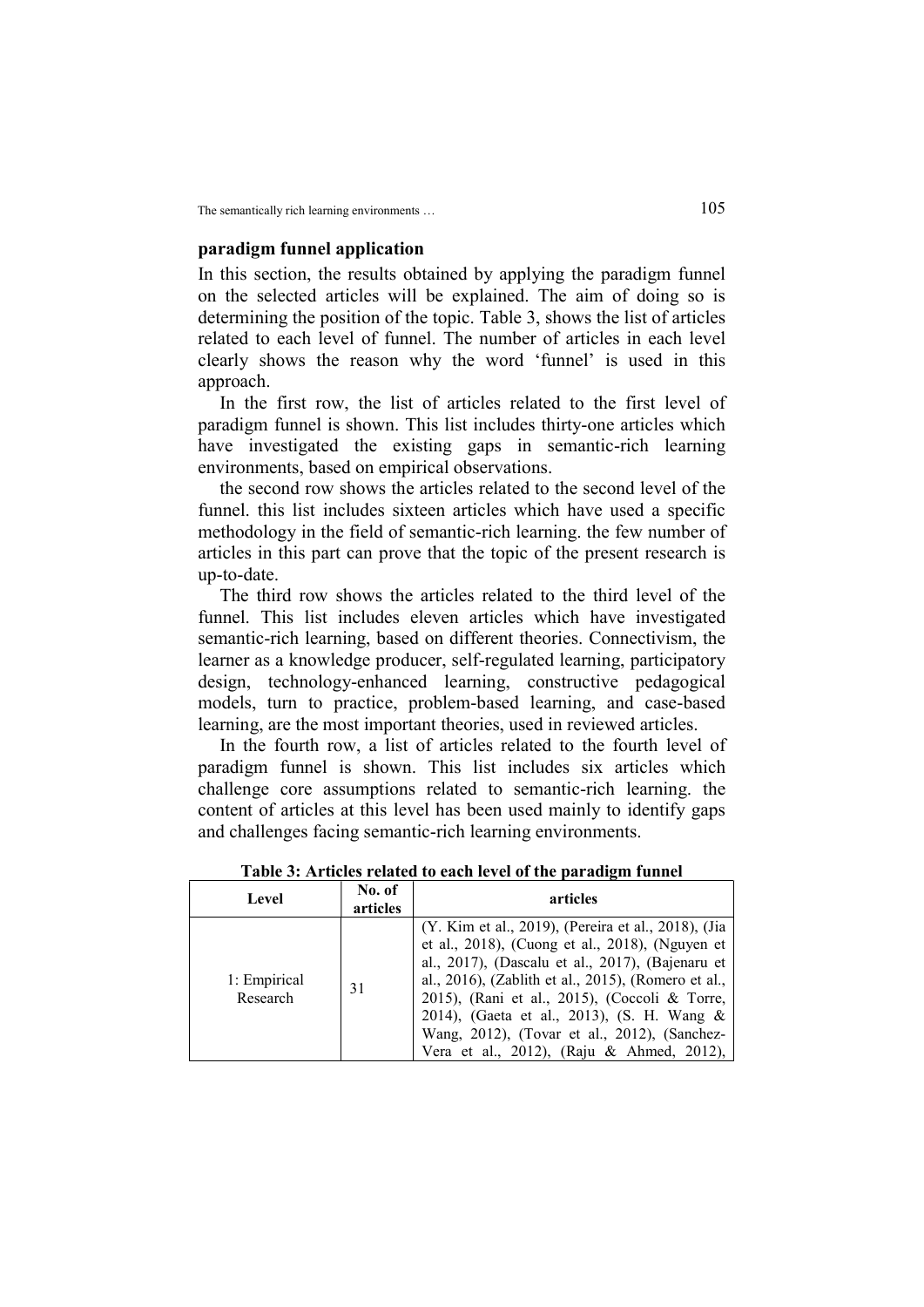## 106 International Journal of Digital Content Management / Vol. 2, No. 2, Winter & Spring 2021

| Level                    | No. of<br>articles | articles                                                                                                                                                                                                                                                                                                                                                                                                                                                        |
|--------------------------|--------------------|-----------------------------------------------------------------------------------------------------------------------------------------------------------------------------------------------------------------------------------------------------------------------------------------------------------------------------------------------------------------------------------------------------------------------------------------------------------------|
|                          |                    | (Poulovassilis et al., 2012), (Martinez-Garcia et<br>al., 2012), (Pattuelli, 2011), (Gasevic et al.,<br>2011), (Castellanos-Nieves et al., 2011),<br>(Carmichael, 2011), (Baldoni et al., 2011), (P.<br>Kim et al., 2010), (Ounnas et al., 2009), (Chi,<br>2009), (Canales-Cruz et al., 2009), (Shabajee et<br>al., 2006), (Aroyo et al., 2006), (Friesen &<br>Anderson, 2004), (Devedzic, 2003).                                                               |
| 2: Analytical<br>Methods | 16                 | (Iatrellis et al., 2019), (Borges & Silveira, 2019),<br>(Dascalu et al., 2016), (Rodriguez et al., 2015),<br>(Piedra et al., 2015), (Harchay et al., 2015),<br>(Dagiene et al., 2015), (Halimi et al., 2014), (H.<br>C. Wang & Huang, 2013), (Jeremic et al., 2013),<br>(Dietze, Sanchez-Alonso, et al., 2013),<br>(Fernandez-Breis et al., 2012), (Caravantes &<br>Galan, 2011), (Dzbor et al., 2007), (Moreale &<br>Vargas-Vera, 2004), (Henze et al., 2004). |
| 3: Specific Theory       | 11                 | Seridi-Bouchelaghem,<br>$2019$ ,<br>(Halimi<br>&<br>(Martinez-Garcia & Corti, 2012), (Romero et<br>al., 2019), (Dietze, Kaldoudi, et al., 2013),<br>(Jovanovic et al., 2009), (Abbas et al., 2014),<br>(Carmichael & Jordan, 2012), (Lozano et al.,<br>2015), (Carmichael & Tscholl, 2013), (Vesin et<br>al., 2013), (Tracy & Jordan, 2012).                                                                                                                    |
| 4: Core Assumptions      | 6                  | (Edwards & Carmichael, 2012), (Kohlhase &<br>Kohlhase, 2008), (Anshari et al., 2015), (Poore,<br>2014), (Aroyo & Dicheva, 2004), (Lafuente,<br>2017).                                                                                                                                                                                                                                                                                                           |

## Prevalent themes regarding semantically rich e-learning

The analysis of the reviewed articles reveals nine themes related to educational environments enriched with STs. A list of these topics and related articles is shown in Table 4. The following is a description of each topic and the main issues raised around it.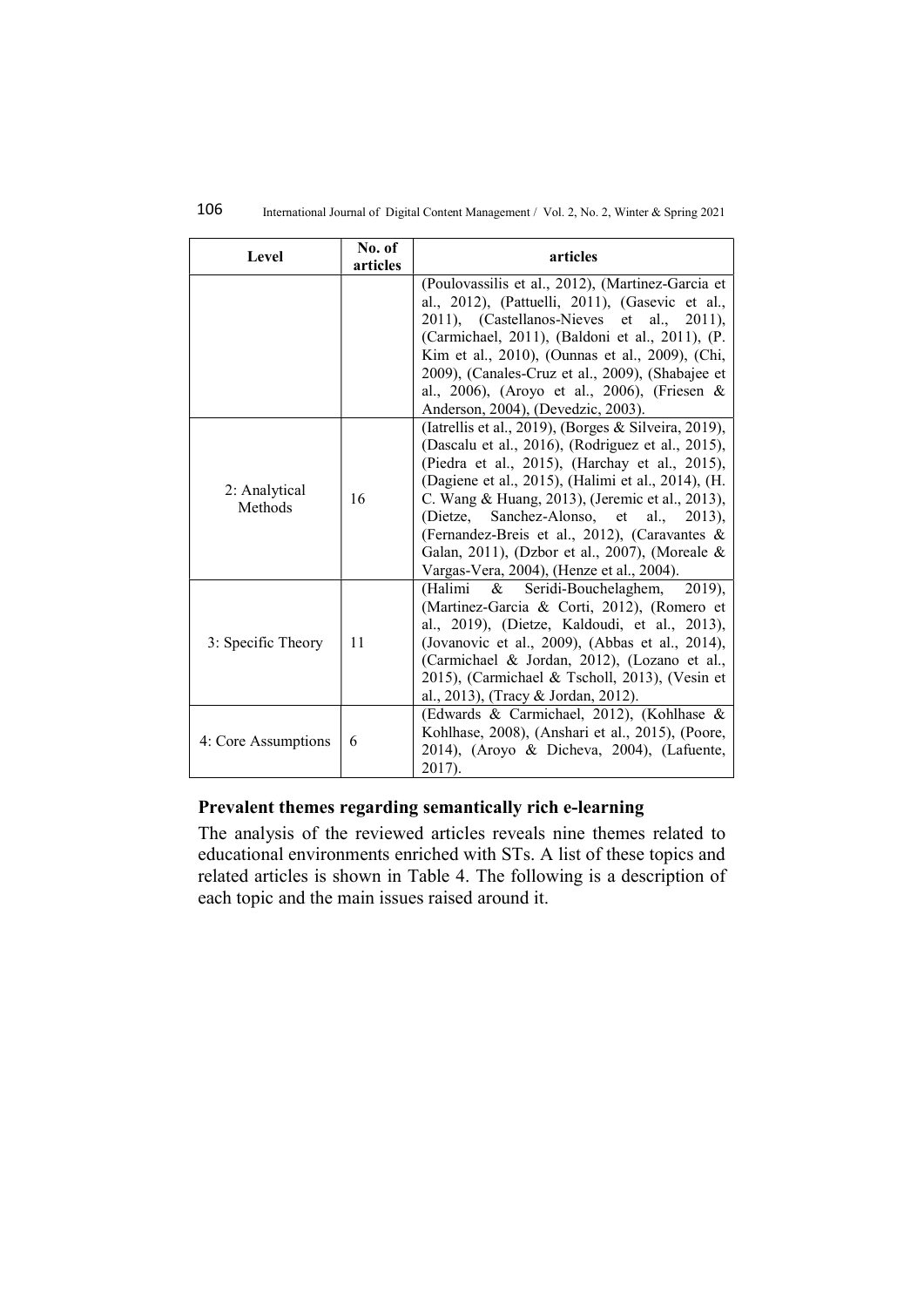| <b>Identified theme and</b>                                            |                                                                                                                                                                                                                                                                                                                                                                                                                                                                                                                                                                                                                                                                                                                                                                    |
|------------------------------------------------------------------------|--------------------------------------------------------------------------------------------------------------------------------------------------------------------------------------------------------------------------------------------------------------------------------------------------------------------------------------------------------------------------------------------------------------------------------------------------------------------------------------------------------------------------------------------------------------------------------------------------------------------------------------------------------------------------------------------------------------------------------------------------------------------|
| No. of related                                                         | <b>Articles</b>                                                                                                                                                                                                                                                                                                                                                                                                                                                                                                                                                                                                                                                                                                                                                    |
| articles                                                               |                                                                                                                                                                                                                                                                                                                                                                                                                                                                                                                                                                                                                                                                                                                                                                    |
| personalization and<br>adaptation (29)                                 | (Romero et al., 2015), (Rani et al., 2015), (Raju & Ahmed,<br>2012), (Nguyen et al., 2017), (Y. Kim et al., 2019), (Jia et<br>al., 2018), (Gaeta et al., 2013), (Cuong et al., 2018),<br>(Canales-Cruz et al., 2009) , (Baldoni et al., 2011),<br>(Bajenaru et al., 2016) ,(H. C. Wang & Huang, 2013),<br>(Piedra et al., 2015), (Pereira et al., 2018) , (Moreale &<br>Vargas-Vera, 2004) , (Jeremic et al., 2013) , (Iatrellis et al.,<br>2019) , (Henze et al., 2004) , (Halimi et al., 2014)<br>(Fernandez-Breis et al., 2012) , (Dagiene et al., 2015),<br>(Vesin et al., 2013) ,(Romero et al., 2019) ,(Jovanovic et<br>al., 2009) ,(Harchay et al., 2015), (Carmichael & Jordan,<br>2012), (Poore, 2014)) , Aroyo et al., 2006), (Aroyo &<br>Dicheva, 2004) |
| ontology building and<br>development (27)                              | (Zablith et al., 2015), (S. H. Wang & Wang, 2012), (Tovar<br>et al., 2012) ,(Romero et al., 2015) ,(Rani et al., 2015) ,<br>(Nguyen et al., 2017) (Y. Kim et al., 2019) (Jia et al.,<br>2018), (Devedzic, 2003), (Bajenaru et al., 2016) , (H. C.<br>Wang & Huang, 2013), (Piedra et al., 2015), (Pereira et al.,<br>2018) , (Iatrellis et al., 2019) , (Fernandez-Breis et al.,<br>2012), (Dascalu et al., 2016), (Dascalu et al., 2016), (Desin<br>et al., 2013) , (Romero et al., 2019) , (Pattuelli, 2011) ,<br>(Jovanovic et al., 2009), (Harchay et al., 2015), (Gasevic et<br>al., 2011) , (Carmichael & Jordan, 2012) , (Borges &<br>Silveira, 2019) ,(Abbas et al., 2014), (Aroyo & Dicheva,<br>2004)                                                     |
| Design and<br>development of<br>intelligent learning<br>Systems $(26)$ | (S. H. Wang & Wang, 2012) , (Raju & Ahmed, 2012),<br>(Poulovassilis et al., 2012), (Nguyen et al., 2017), (Y. Kim<br>et al., 2019) , (Gaeta et al., 2013), (Devedzic, 2003),<br>(Baldoni et al., 2018), (Coccoli & Torre, 2014), (Baldoni et<br>al., 2011) , (Rodriguez et al., 2015), (Pereira et al., 2018),<br>(Halimi et al., 2014) , (Vesin et al., 2013) , (Romero et al.,<br>2019), (Pattuelli, 2011), (Martinez-Garcia & Corti, 2012)<br>(Halimi & Seridi-Bouchelaghem, 2019) , (Gasevic et al.,<br>2011) , (Edwards & Carmichael, 2012) , (Dietze, Kaldoudi,<br>et al., 2013), (Carmichael & Tscholl, 2013), (Carmichael &<br>Jordan, 2012) , (Poore, 2014) , (P. Kim et al., 2010), (Aroyo<br>& Dicheva, 2004)                                           |

Table 4: Prevalent themes identified from studies (n=64)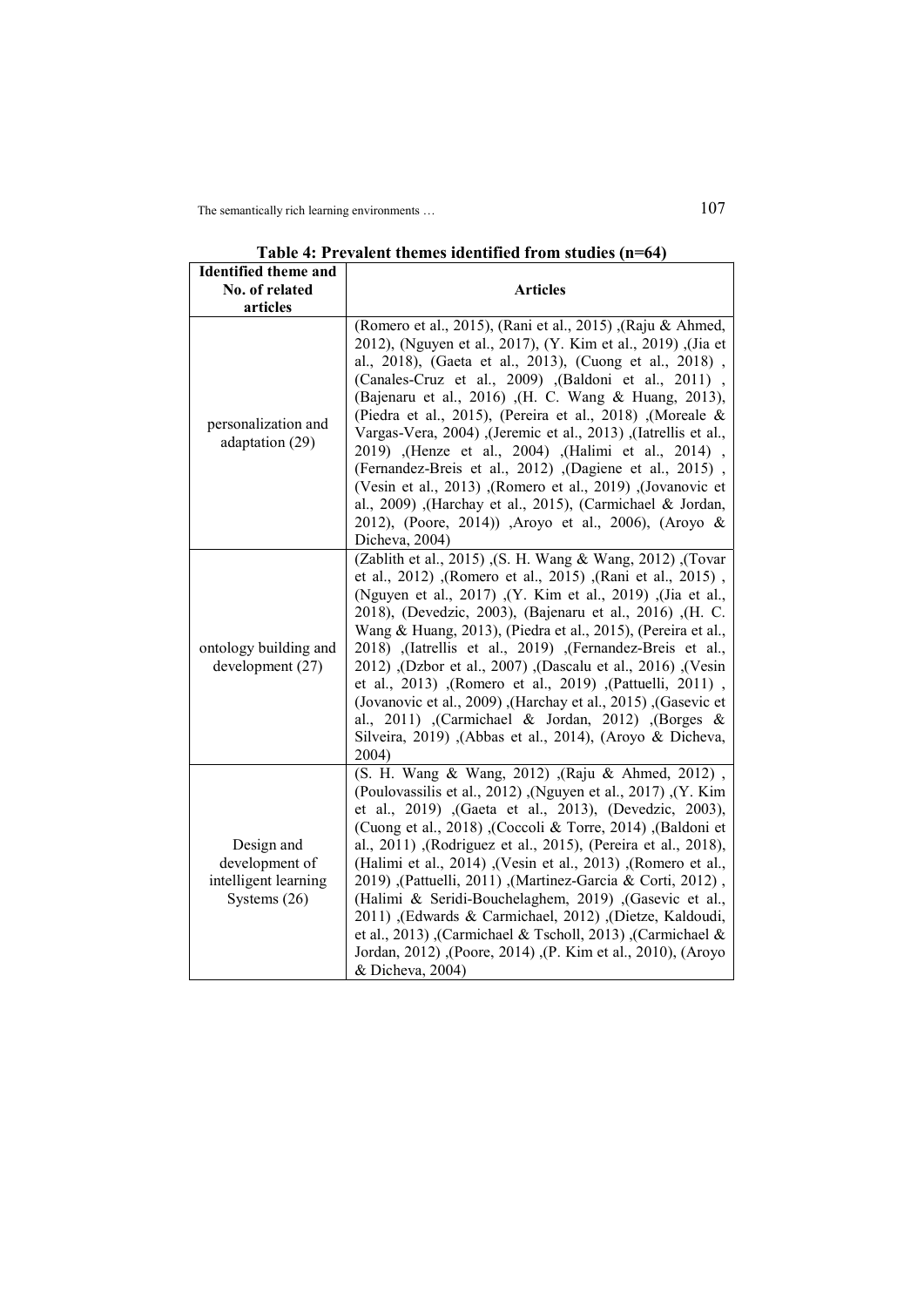| <b>Identified theme and</b><br>No. of related<br>articles | <b>Articles</b>                                                                                                                                                                                                                                                                                                                                                                                                                                                                                                                   |
|-----------------------------------------------------------|-----------------------------------------------------------------------------------------------------------------------------------------------------------------------------------------------------------------------------------------------------------------------------------------------------------------------------------------------------------------------------------------------------------------------------------------------------------------------------------------------------------------------------------|
| integration and<br>interoperability (18)                  | (Raju & Ahmed, 2012) ,(Martinez-Garcia et al., 2012),<br>(Devedzic, 2003) ,(H. C. Wang & Huang, 2013), (Pereira<br>et al., 2018), (Moreale & Vargas-Vera, 2004), (Dietze,<br>Sanchez-Alonso, et al., 2013), (Dagiene et al., 2015),<br>(Caravantes & Galan, 2011), (Pattuelli, 2011), (Martinez-<br>Garcia & Corti, 2012) ,(Jovanovic et al., 2009), (Gasevic et<br>al., 2011), (Edwards & Carmichael, 2012) , (Dietze,<br>Kaldoudi, et al., 2013) ,(Carmichael & Jordan, 2012),<br>(Aroyo et al., 2006), (Aroyo & Dicheva, 2004) |
| Interaction between<br>Human and ST (18)                  | (Tracy & Jordan, 2012), (Tovar et al., 2012), (Poulovassilis<br>et al., 2012), (Nguyen et al., 2017) , (Gaeta et al., 2013),<br>(Friesen & Anderson, 2004) (Jeremic et al., 2013),<br>(Romero et al., 2019), (Pattuelli, 2011), (Martinez-Garcia<br>& Corti, 2012) ,(Jovanovic et al., 2009) ,(Halimi & Seridi-<br>Bouchelaghem, 2019) , (Edwards & Carmichael, 2012),<br>(Carmichael & Tscholl, 2013) ,(Carmichael & Jordan,<br>2012) ,(Poore, 2014) ,(Lafuente, 2017), (Anshari et al.,<br>2015)                                |
| Learning Objects and<br>Resources (13)                    | (Tovar et al., 2012) , (Shabajee et al., 2006) , (Rani et al.,<br>2015), (Raju & Ahmed, 2012), (Coccoli & Torre, 2014),<br>(Chi, 2009) , (Carmichael, 2011) , (Canales-Cruz et al.,<br>2009) , (Rodriguez et al., 2015) , (Piedra et al., 2015) ,<br>(Pereira et al., 2018) , (Dietze, Sanchez-Alonso, et al.,<br>2013), (Dagiene et al., 2015)                                                                                                                                                                                   |
| KM (12)                                                   | (Nguyen et al., 2017) (Chi, 2009) (Castellanos-Nieves et<br>al., 2011), (H. C. Wang & Huang, 2013), (Fernandez-Breis<br>et al., 2012) ,(Pattuelli, 2011) ,(Jovanovic et al., 2009) ,<br>(Carmichael & Tscholl, 2013) , (Carmichael & Jordan,<br>2012) , (Abbas et al., 2014) , (Kohlhase & Kohlhase, 2008),<br>(Anshari et al., 2015)                                                                                                                                                                                             |
| planning and<br>management<br>instruction $(12)$          | (Tracy & Jordan, 2012) ,(Tovar et al., 2012) ,(Sanchez-<br>Vera et al., 2012) ,(Romero et al., 2015) ,(Ounnas et al.,<br>2009), (Martinez-Garcia et al., 2012), (Castellanos-Nieves<br>et al., 2011), (Lozano et al., 2015), (Harchay et al., 2015),<br>(Edwards & Carmichael, 2012) , (Carmichael & Tscholl,<br>2013), (Abbas et al., 2014)                                                                                                                                                                                      |
| <b>Educational</b> social<br>semantic web (10)            | (Via (Nguyen et al., 2017), (Martinez-Garcia et al., 2012), (Jia<br>et al., 2018), (Piedra et al., 2015), (Pereira et al., 2018),<br>(Jeremic et al., 2013) , (Halimi et al., 2014) , (Martinez-<br>Garcia<br>& Corti, 2012) , (Jovanovic et<br>al.,<br>$2009$ ).<br>(Carmichael & Jordan, 2012)                                                                                                                                                                                                                                  |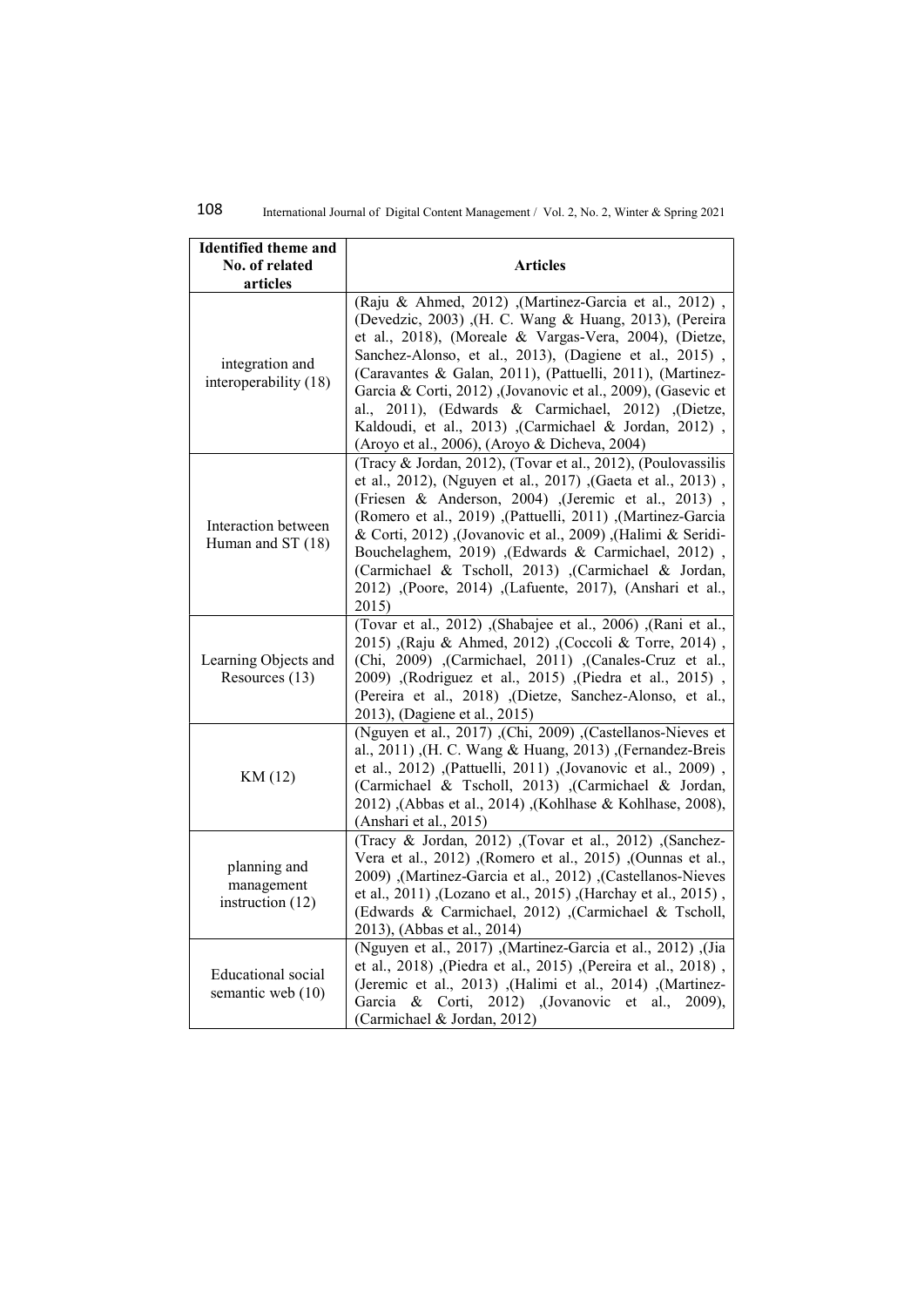- personalization and adaptation: Over the past few years, uch effort has been expended to enable personalization for elearning by semantic web techniques (H. C. Wang & Huang, 2013). "personalization and adaption" is one of the main themes discussed in the articles under review and has been addressed in at least 29 articles. In this theme, topics such as: personal learning environments (PLEs), Personalization Services, Self-Regulation in learning, transformative potential of SW for education, the role of SW in Adaptive Web-based educational systems (AWBES), Adaptive Educational Hypermedia Systems, adaptation and improvement the learning by SW based LO design model, and semantic portal from a pedagogical perspective, have been mentioned many times.
- ontology building and development: More than 27 of the reviewed articles have dealt with this topic. In this theme, topics such as: domain modeling, adding meta data to learning objects, semantic web portals, ontology-based context representation, Successful instants of implemented ontologies, Challenges in ontology develop, and factors influencing ontology design, are discussed.
- Design and development of intelligent learning Systems: Design and implementation of intelligent learning systems and the requirements of this field form another recurring theme in the field of semantic-rich learning environments; In this regard, topics such as concerns in design of educational SW, pedagogical practice imprtance, AI and web2 experiences, domain analysis for using ontology in applications, educational standards, data mining and AI technologies, the separation of data from program logic, user-centered approach in ontology development, access to comprehensive repositories of learning content and metadata, educational STs affordances, accessiblity and usablity, flexible querying facilities, open access to digital resources, standardisation and flexibility in the development of STs, recommender systems in learning, implementation and development of e-portfolio, ambient learning, and semantic web of things, are discussed.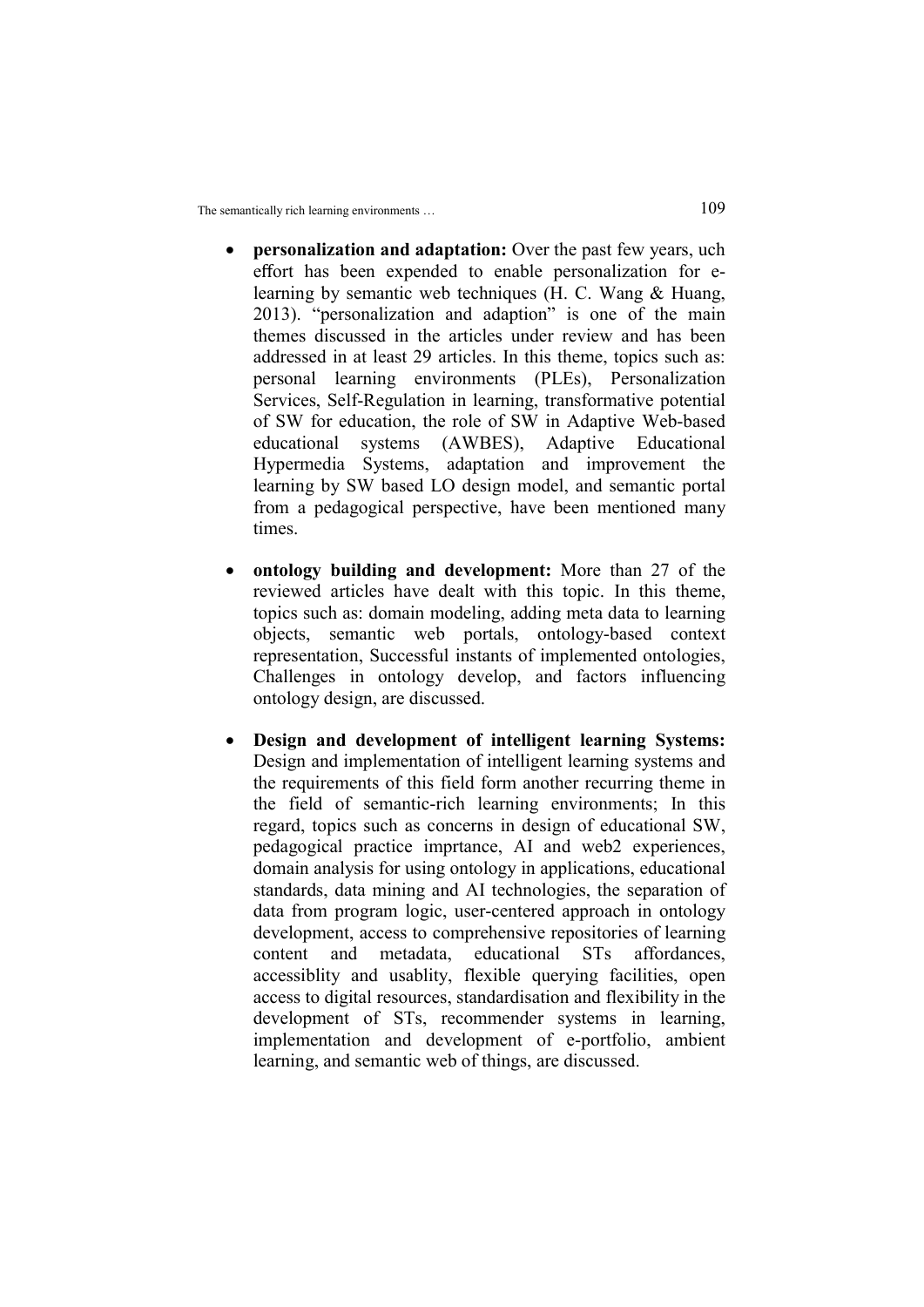#### 110 International Journal of Digital Content Management / Vol. 2, No. 2, Winter & Spring 2021

- integration and interoperability: In this field, topics such as: using STs to increase interoperability, solving interoperability problems using ontology, knowledge sharing, creating user models based on ontology, interoperability with other systems, semantic interoperability, common frameworks to increase interoperability, data and service interoperability, realizing educational semantic web, learning repository, data integration, heterogeneous web resource integration, digital repository, social semantic web educational systems and content providers, Ability to integrate with other web technologies, standardization and integration of learning environments, paradigm of integration and interaction between information, learners and experts, service and data integration, integration of distributed data in heterogeneous training repositories, Dealing with unstructured metadata, Metadata mediation and transformation, and Shifting focus towards educational context, are discussed.
- Interaction between Human and ST: In this context, topics such as: learner as a content producer, teacher and learner as designers and knowledge producers, discernmental role of teachers in use of SW to learning, people involved in the development of educational SW, preservation of cognitive resources for humans, social web as user-centric tools, ST as an actor, codes and standards, hidden aspects of STs, hidden curriculum, the administrative role of SW in education, advanced forms of social interactions, life-long learning, learning analysis, connectivism theory, Baudrillard's notion of the hyperreal, interactivity, participatory design, and educational resources, are discussed.
- Learning Objects and Resources: Topics related to this theme include: learning object development, educational content, learning content representation, Open Access philosophy, delivery of learning materials, and Use of recommender systems to identify educational resources.
- Knowledge Management (KM): Topics related to this theme include: role of ontology in KM, knowledge representation,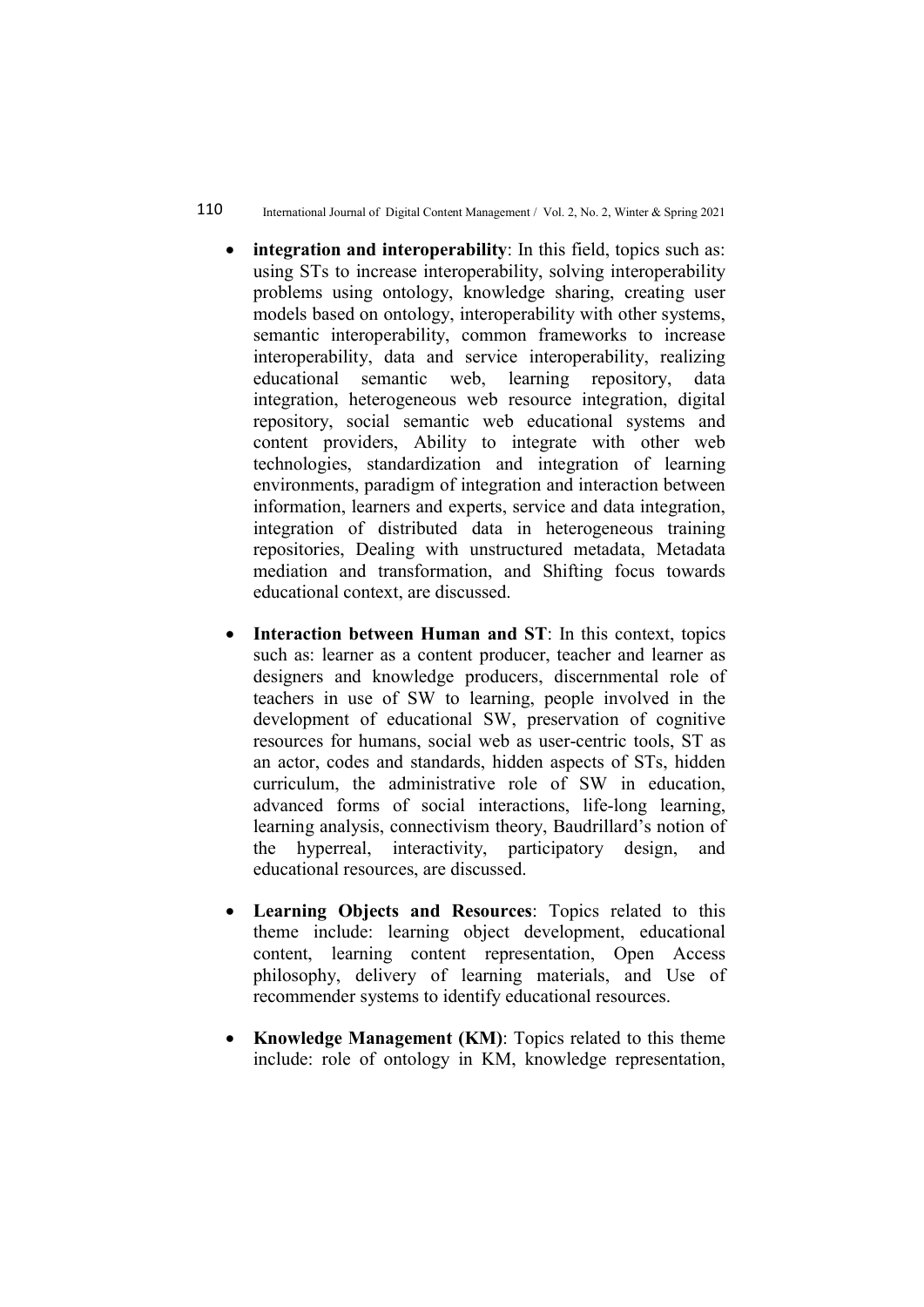knowledge sharing, Pervasive knowledge, knowledge engineering, and domain knowledge.

- Planning and managing instruction: Topics related to this theme include: teaching methods and strategies, case-based learning, pedagogical models (instructional or constructive), problem-based learning, Assessment and feedback, and learner group formation.
- Educational social semantic web: Topics related to this theme include: social semantic web paradigm, improving the interactivity of learning environments, social interaction platform, social web, and social semantic web.

## Key advantages/opportunities

STs, though, as Lafuente)Lafuente, 2017) argues, may be promoting learning based on an accumulation of information into one's knowledge schemata, rather than learning based on the restructuration of those schemata; and may be promoting social networks that keep us in the comfort zone, rather than engaging us in intellectually challenging processes; But studies show that the use of these technologies has many advantages in the field of learning. In the following, the most important benefits of using STs in learning, from the perspective of the reviewed articles, will be pointed out.

#### 1.Access to appropriate learning content

According to Carmichael and Tscholl (Carmichael & Tscholl, 2013), much of the research literature on the potential of STs in education has stressed their capacity to support learning through resource discovery, data linking, and aggregation, and by presenting large amounts of data using interactive visualization tools. Emphasis on content search and discovery is important because, considering the constant increasing of resources on the Web, it is almost impossible for the learners and instructors "to get an overview of all the available information relevant to their current needs, tasks, roles and goals. And even if they find some materials, which seem suitable, they are not able to assess completely whether the found content is entirely appropriate for their goals (for instructors) or current knowledge and cognitive state (for learners)" (Aroyo & Dicheva, 2004).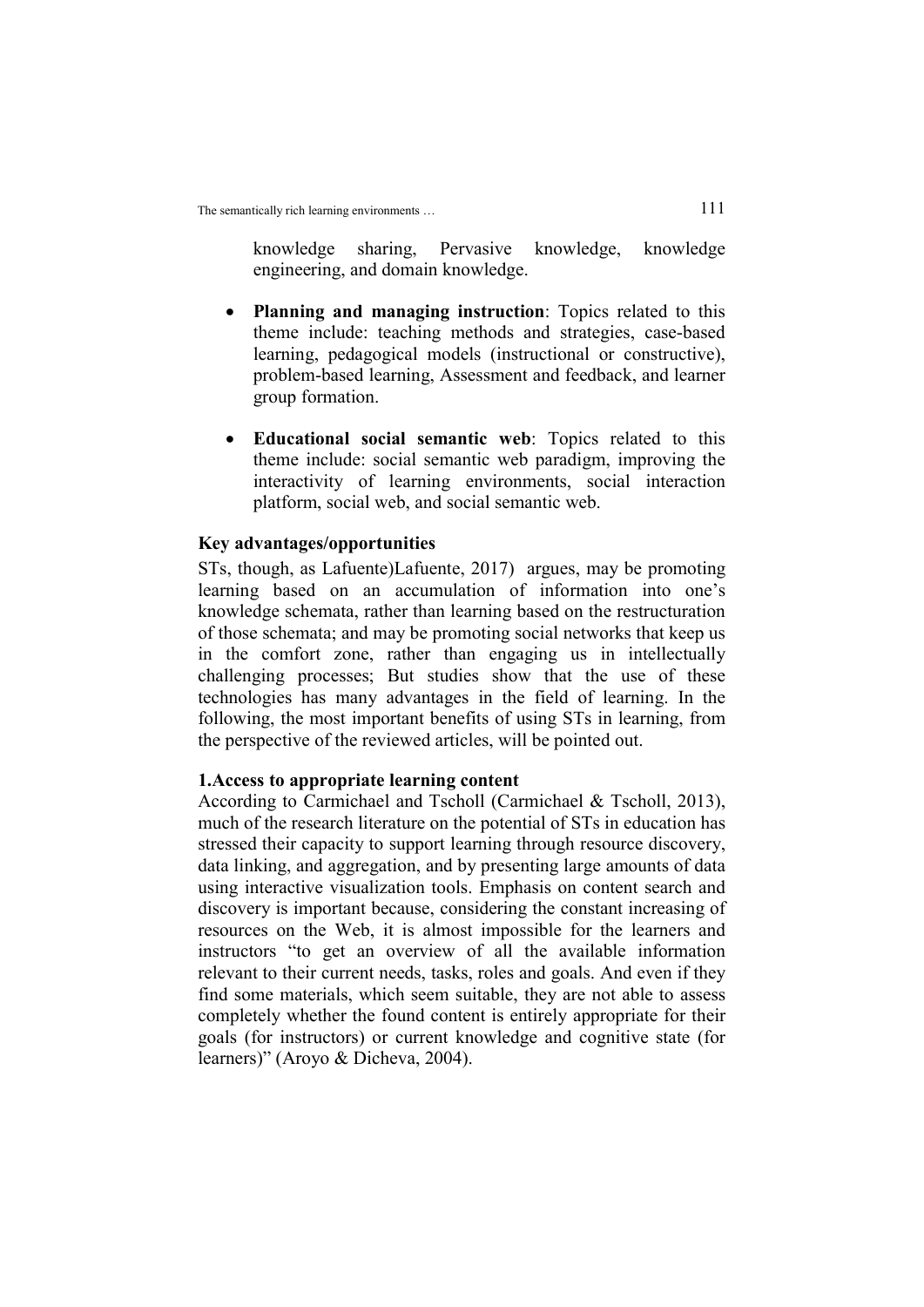Educational portals have a special role in solving the problem of access to content by grouping information and facilitating access to different types of content and learning objects. Application of STs in these portals and implementation of educational semantic portals can provide meaningful integration of educational content and objects; An educational semantic portal, according to Borges and Silveira (Borges & Silveira, 2019), is an environment that organizes and stores educational resources, in which its users can share educational and material resources; navigate and fetch resources according to their interests, among other actions.

In addition to introducing educational semantic portals, with the aim of facilitating access to content, STs and ontologies are used for: "supporting access to data" (Pereira et al., 2018), "ubiquitous access to the knowledge and data " (Jovanovic et al., 2009), "improving discovery and access to digital content, … sharing, and reuse of knowledge across repositories" (Pattuelli, 2011) , and to "manage intricate information such as curriculum content sequencing problems" (Chi, 2009).

#### 2.Appropriate analysis and representation of knowledge

ST has the potential to be used as a useful tool for analyzing vast amounts of information and countering what Lafuente calls "infoxication" (Lafuente, 2017); Because this technology deals with a huge amount of information to alert the user to what he needs or wants.

In this context, STs are used for representation of "knowledge"(Carmichael & Jordan, 2012), "context" (Jovanovic et al., 2009), "relationships between individuals" (Chi, 2009) and "key elements of intelligent learning analytics system" )Halimi & Seridi-Bouchelaghem, 2019); STs, also make it possible to develop a range of educational services, such as "interpretation, structurevisualization, support for argumentation, novel forms of content customization, novel mechanisms for aggregating learning material" (Dzbor et al., 2007), and "extract inferred knowledge out of the implicitly stated situations" (Jovanovic et al., 2009).

### 3.Human enhancement

ST has provided new educational opportunities for teachers and learners. A major application of these technologies in the learning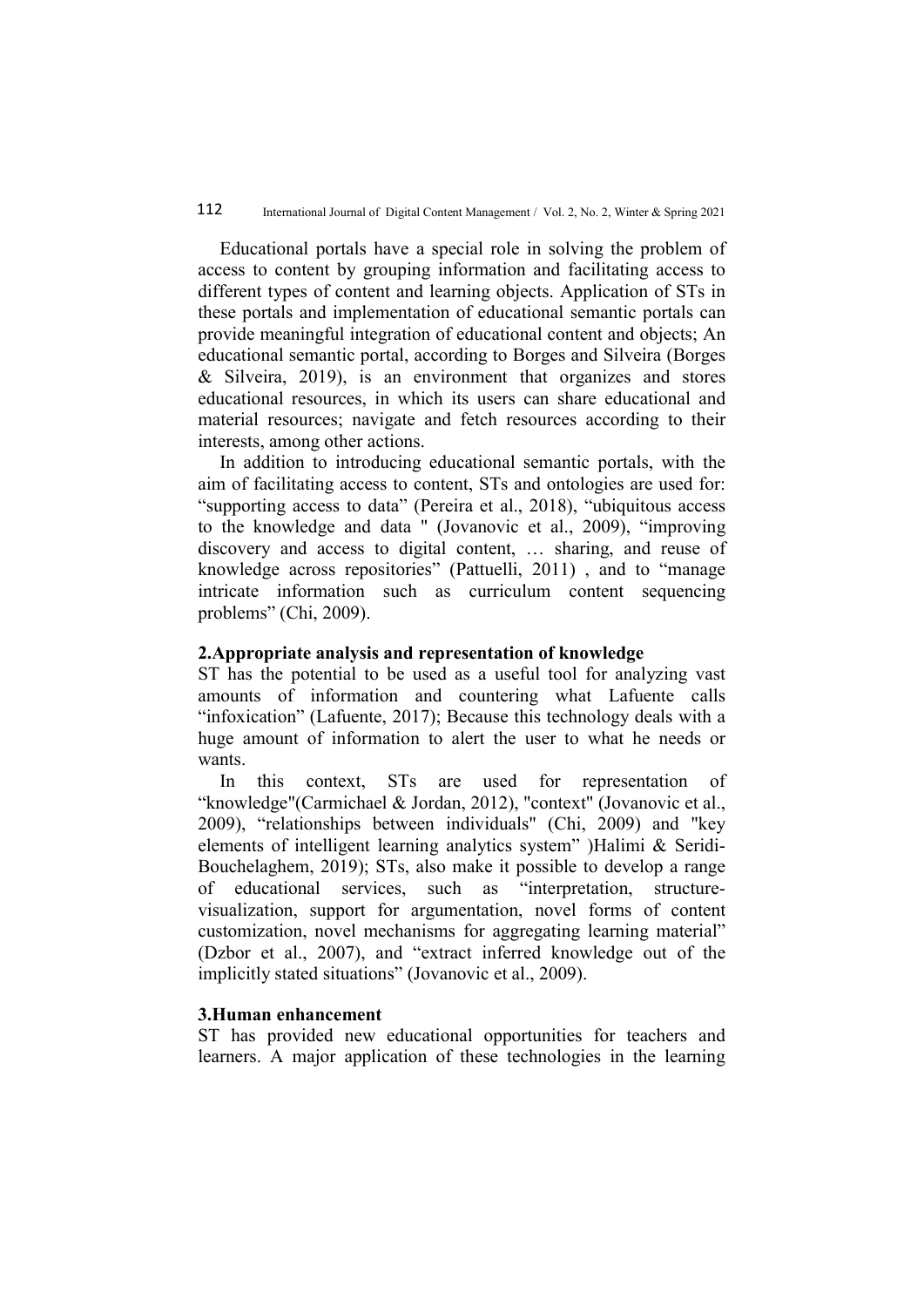environment is the design of "administrative and pedagogical agents" (Poore, 2014). The intelligent administrative agent is an efficient and effective tool for educators in administrative tasks, such as enrollment, class planning, attendance, and "authentication" (Moreale & Vargas-Vera, 2004); and the intelligent pedagogical agent is a tool to improve the efficiency of teaching, designing, and delivering educational content to learners. STs, can also enhance human capabilities by helping to "understand relationships and dependencies between facts" (Kohlhase & Kohlhase, 2008) and "are used to improve individual knowledge while exploiting community knowledge" (Dascalu et al., 2017).

## 4.Personalization of learning

Almost unlimited access to a wealth of educational information can make it difficult to find meaningful content. The use of STs, especially in the form of recommender systems, can "help the users decide upon useful materials" (Dascalu et al., 2016), and "novel forms of content customization" (Dzbor et al., 2007). In addition, STs are used in "getting the best learning experiences according to their needs and preferences" )Halimi & Seridi-Bouchelaghem, 2019), "design and delivery of educational content to learners" (Poore, 2014), and "personalized training of managers" (Bajenaru et al., 2016). These technologies are "appropriated tools to achieve the goals of personalization and interoperability" (Romero et al., 2019).

#### 5.Improving the quality of evaluation

For a systematic planning in education, the use of STs in the evaluation phase, will have the following benefits (Castellanos-Nieves et al., 2011; Sanchez-Vera et al., 2012):

- Ontologies can provide the precise semantic specification of the domain;
- Semantic annotations can be used for getting a precise semantic specification of the questions and the answers;
- Automatic feedback processes can be developed by combining course ontologies and semantic annotations.

## Key challenges

The STs have provided new opportunities for intelligent learning environments and better management of education; So, these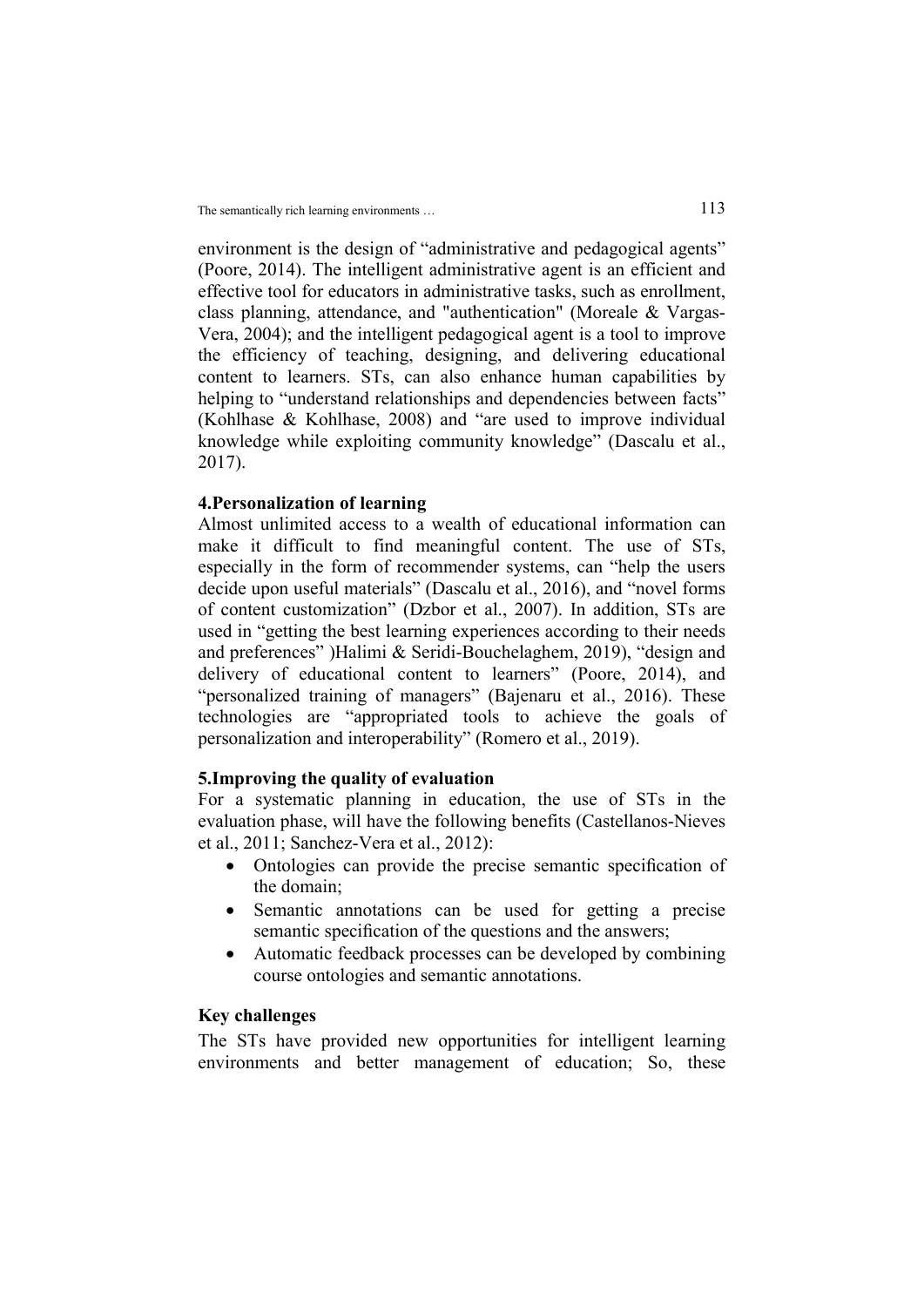technologies have taken learning to a new stage in their lives. Undoubtedly, STs will play a special role in the new generation of learning; But, like any other emerging phenomenon, it will face challenges. In this section, based on the concepts presented in selected articles, the most important challenges facing semantic learning environments and the topics discussed below each challenge are explained.

| Key challenges and<br>No. of related articles                 | <b>Articles</b>                                                                                                                                                                                                                                                                                                                                                                                                                                         |
|---------------------------------------------------------------|---------------------------------------------------------------------------------------------------------------------------------------------------------------------------------------------------------------------------------------------------------------------------------------------------------------------------------------------------------------------------------------------------------------------------------------------------------|
| Access to learning<br>content $(16)$                          | (Martinez-Garcia et al., 2012), (Iatrellis et al., 2019),<br>(Dascalu et al., 2017), (Friesen & Anderson, 2004),<br>(Dietze, Sanchez-Alonso, et al., 2013), (Devedzic, 2003),<br>(Pereira et al., 2018), (Pattuelli, 2011), (Henze et al.,<br>2004), (Edwards & Carmichael, 2012), (Piedra et al.,<br>2015), (Kohlhase & Kohlhase, 2008), (Dagiene et al.,<br>2015), (Abbas et al., 2014), (Martinez-Garcia & Corti,<br>2012), (Jovanovic et al., 2009) |
| Design and<br>development concerns<br>(10)                    | (Romero et al., 2019), (Abbas et al., 2014), (Carmichael<br>& Jordan, 2012), (Edwards & Carmichael, 2012),<br>(Devedzic, 2003), (Friesen & Anderson, 2004), (Iatrellis<br>et al., 2019), (Martinez-Garcia et al., 2012), (Gasevic et<br>al., 2011), (Halimi & Seridi-Bouchelaghem, 2019)                                                                                                                                                                |
| Creation, development<br>and maintenance of<br>ontologies (7) | (Carmichael & Jordan, 2012), (H. C. Wang & Huang,<br>2013), (Pattuelli, 2011), (Pereira et al., 2018), (Devedzic,<br>2003), (Martinez-Garcia et al., 2012), (Gasevic et al.,<br>2011)                                                                                                                                                                                                                                                                   |
| Interoperability (6)                                          | (Jovanovic et al., 2009), (Aroyo & Dicheva, 2004),<br>(Abbas et al., 2014), (Pereira et al., 2018), (Dietze,<br>Sanchez-Alonso, et al., 2013), (Iatrellis et al., 2019)                                                                                                                                                                                                                                                                                 |
| realization of<br>Educational SW (4)                          | (Aroyo & Dicheva, 2004), (Carmichael & Jordan, 2012),<br>(Dascalu et al., 2017), (Iatrellis et al., 2019)                                                                                                                                                                                                                                                                                                                                               |
| understanding the<br>human role $(4)$                         | (Poore, 2014), (Abbas et al., 2014), (Friesen & Anderson,<br>2004), (Lafuente, 2017)                                                                                                                                                                                                                                                                                                                                                                    |
| Shortcomings of STs<br>(3)                                    | (Poore, 2014), (Carmichael & Jordan, 2012), (Raju &<br>Ahmed, 2012)                                                                                                                                                                                                                                                                                                                                                                                     |

Table 5: Key challenge identified from studies (n=64)

 Access to learning content: According to the reviewed articles, access to appropriate data, information and knowledge is the most important challenge of semantic learning environments. In this regard, the following topics are further emphasized: the need to create a learner profile to improve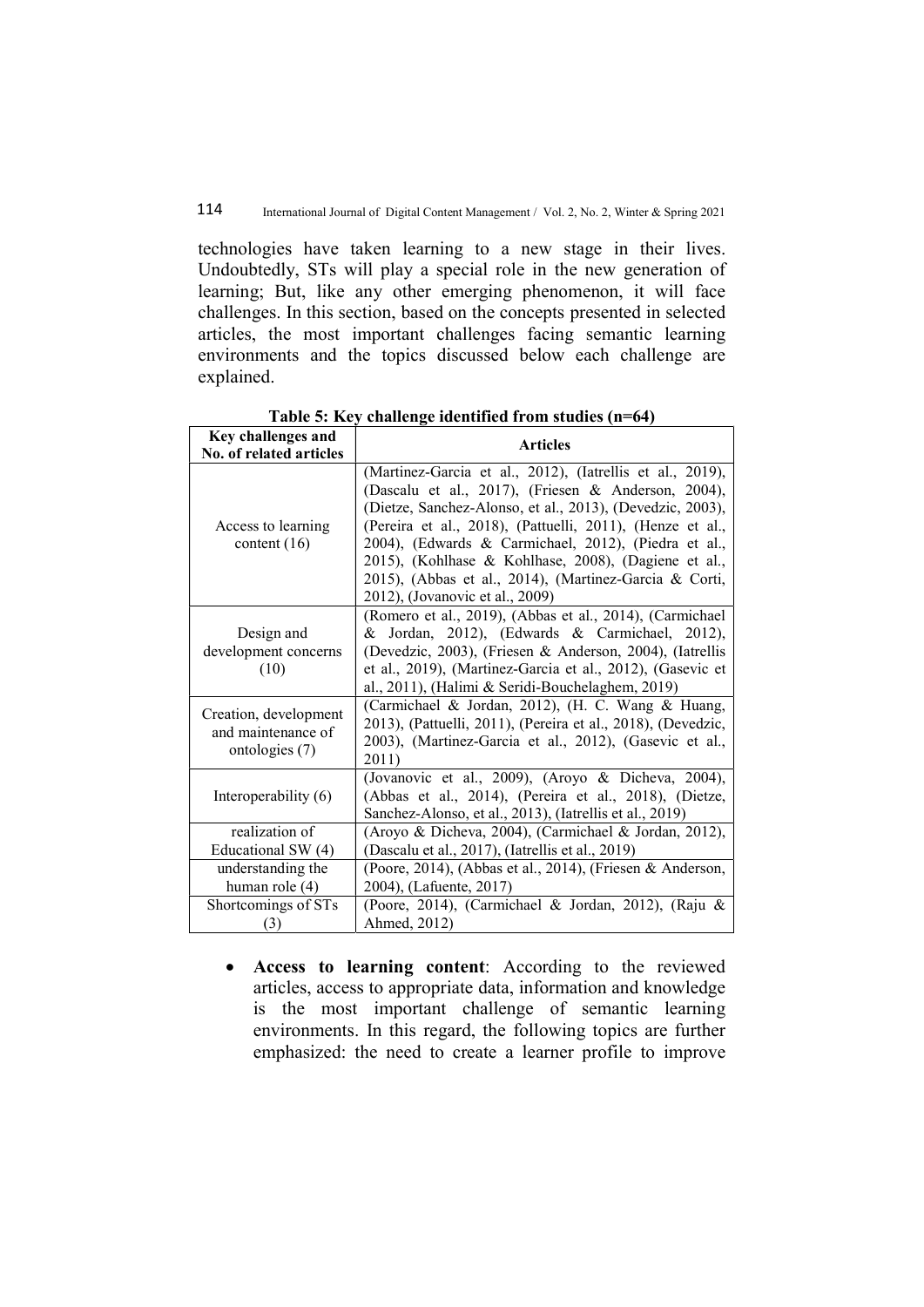learning, extract information from social networks, the quality of educational data, collect meaningful and well-defined data for different sectors, knowledge sharing, production of Semantically enriched learning objects, and limitations in the representation of domain knowledge.

- Design and development concerns:limitations in the design and development of semantic-based learning systems are another challenge in this area. In this regard, the following topics are further emphasized: need for continuous observation and evaluation of the student, need to support learning at all the levels of the Bloom's taxonomy, Support for data mining and AI technologies, The need for simplicity to support useful learning experiences, assessments of the potential for adoption of SW, The complexities of STs development, Challenges presented by lifelong learning, practical and cost considerations, Components required for development of an intelligent tutoring system, issue of privacy, Complexity in the development of Internet technologies, use of technologies that associated with the earlier failed experiment of AI, requirements of the semantic infrastructure, and Adaptable and personalized LP.
- Creation, development and maintenance of ontologies: In this regard, the following topics are further emphasized: building and developing ontologies, lack of empirical validation indicating significant  $e$  $\Box$ ciency of using ontology, Lack of use of consensus ontology for personalization, need to build domain ontologies for different target domains, Multiple Ontologies Support, and based education by categories.
- Interoperability: In this regard, the following topics are further emphasized: Dealing with continuous change in web, Enrichment and interlinking of unstructured metadata, Metadata mediation and transformation, realization of Educational Semantic Web, Data interoperability, requirements of ILEs, and profile developing in intelligent tutoring systems.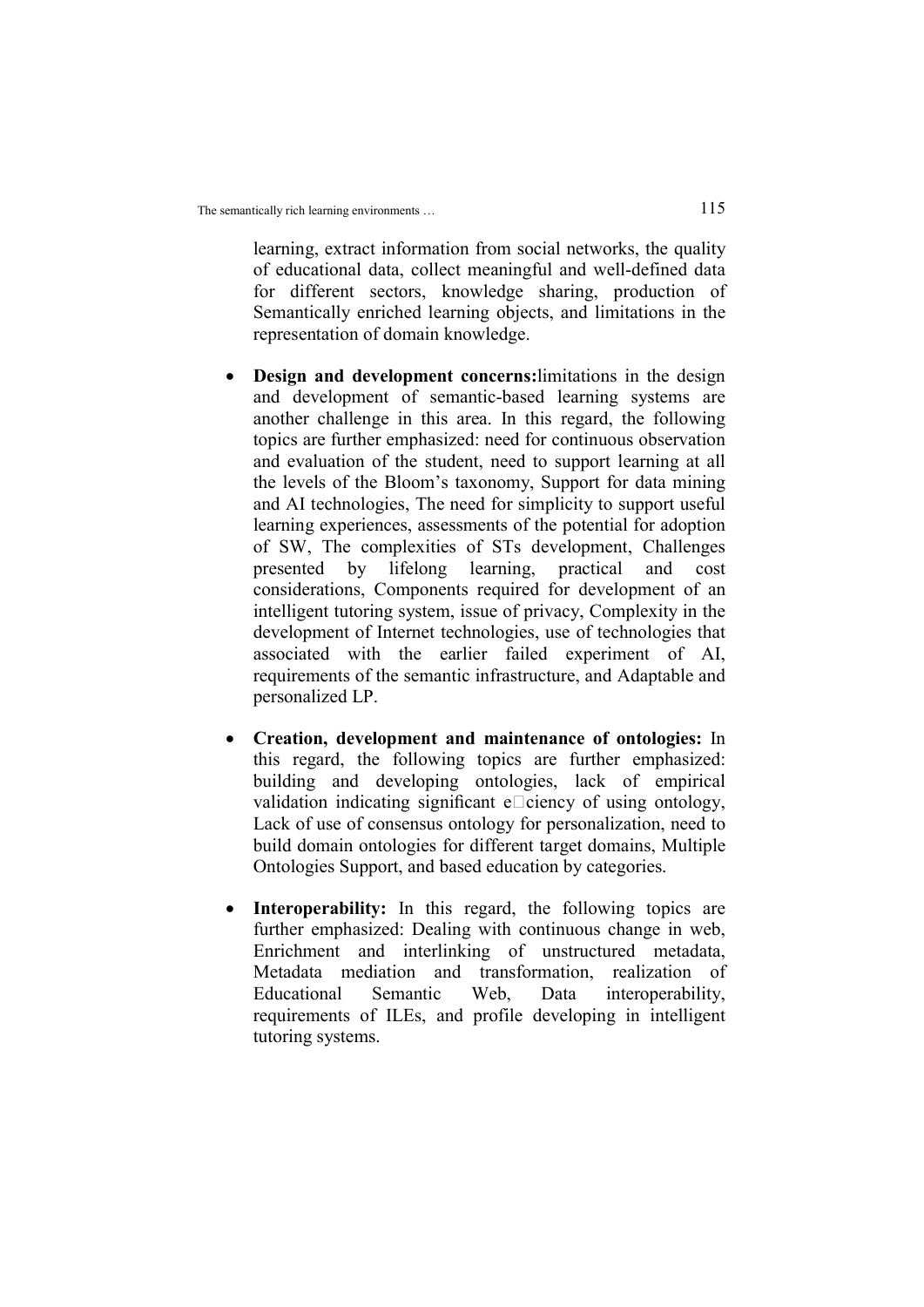- realization of Educational Semantic Web: In this regard, the following topics are further emphasized: dependence on educational settings, Dependence on pragmatism, situatedness and context-specificity for educational SW, unified authoring support, requirements of the semantic infrastructure, learning path modeling, and find the right platform.
- understanding the human role: In this regard, the following topics are further emphasized: understanding the student behavior, understanding the purpose of education and the roles of teachers and students, acquisition of argumentation skills through technology, pedagogical activity, change patterns of interaction and cooperation between public and private educational institutions, and administrative and policy challenges.
- Shortcomings of the STs: In this regard, the following topics are further emphasized: Human needs and STs shortcomings, invisibility of STs and failure to gain public imagination, Lack of widespread use in the delivery of learning objects, and need to theoretical frame for development of educational SW.

#### Concluding comments

STs promise great things for the future, especially in the field of educational technologies. The volume of research conducted in recent years on the application of these technologies to solve social and educational problems shows the importance of these technologies and the need to address the issues surrounding them.

This research has been conducted with the aim of identifying the main themes in the field of semantic-rich learning and the basic opportunities and challenges ahead. In order to achieve the objectives of the research, using the paradigm funnel technique, a systematic review of studies in this field was conducted and the results were categorized and presented in the form of key themes, opportunities, and challenges.

Based on the results of applying the paradigm funnel, most of the studies conducted in the field of semantic-rich learning, have been carried out based on design science research strategy; These studies, mainly by modeling and implementing an instant of learning systems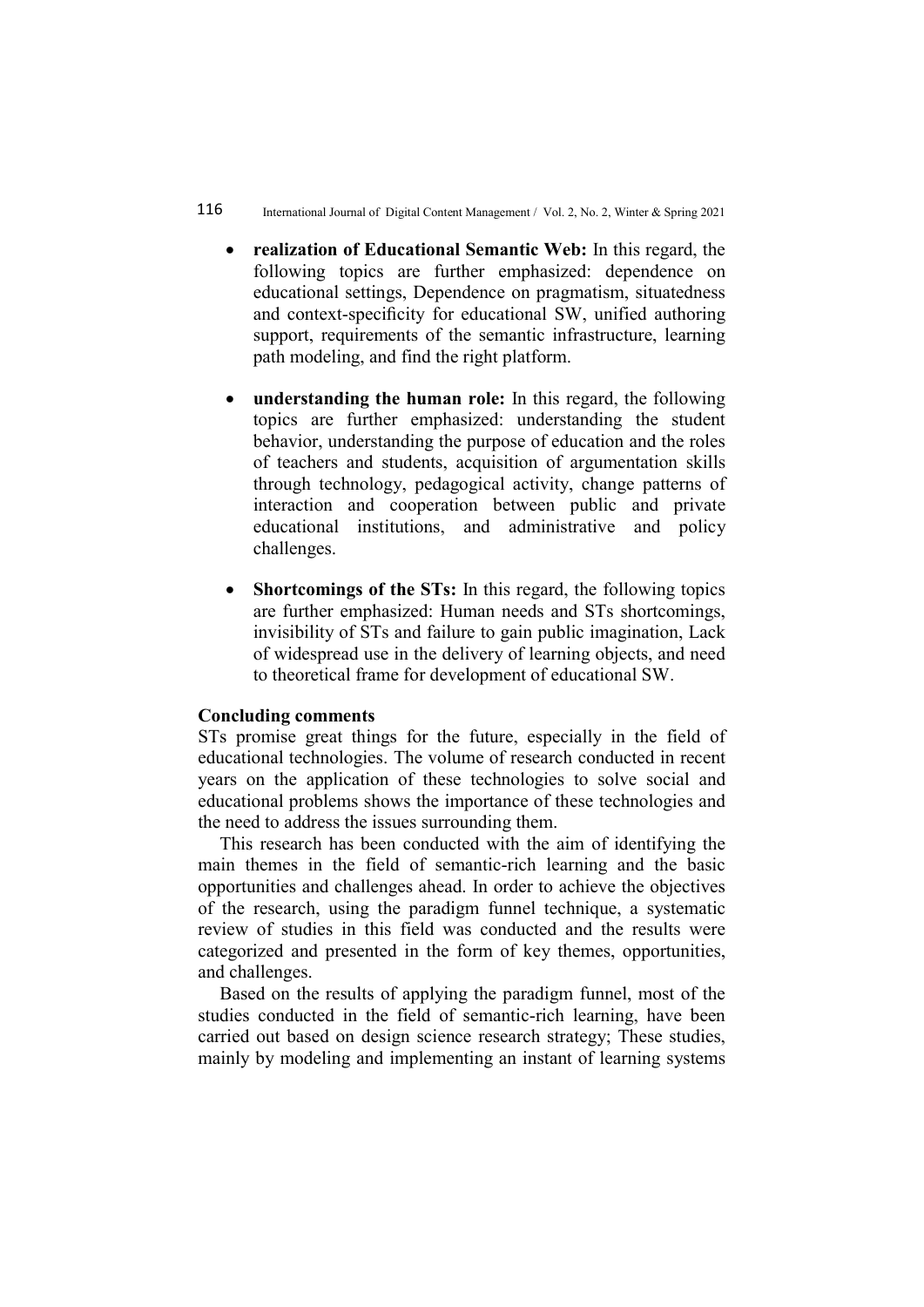based on STs, have identified the effects, challenges and opportunities arising from the use of the product in the learning environment. Also, modern theories of learning such as problem-based learning, casebased learning, connectivism theory, learner as a producer of knowledge, and constructive pedagogical models, have been used in researches.

In the study, it was found that, establishing access to appropriate educational content, proper analysis and representation of knowledge, human capabilities enhancement, personalization of learning, and improving the quality of assessment, are the most important positive effects of using STs in learning; Also, in this study, nine themes and seven major challenges in the field of semantic-rich learning were identified. Accordingly, personalization and adaptation, and the development of various ontologies, are the most cited themes; and access to learning content and concerns about the design and development of learning systems are the most important challenges facing semantic-rich learning environments. We believe that in order to overcome the enumerated challenges, the combination of STs with other emerging cognitive and communication technologies, such as IOT, is necessary and could be the subject of future research in this field.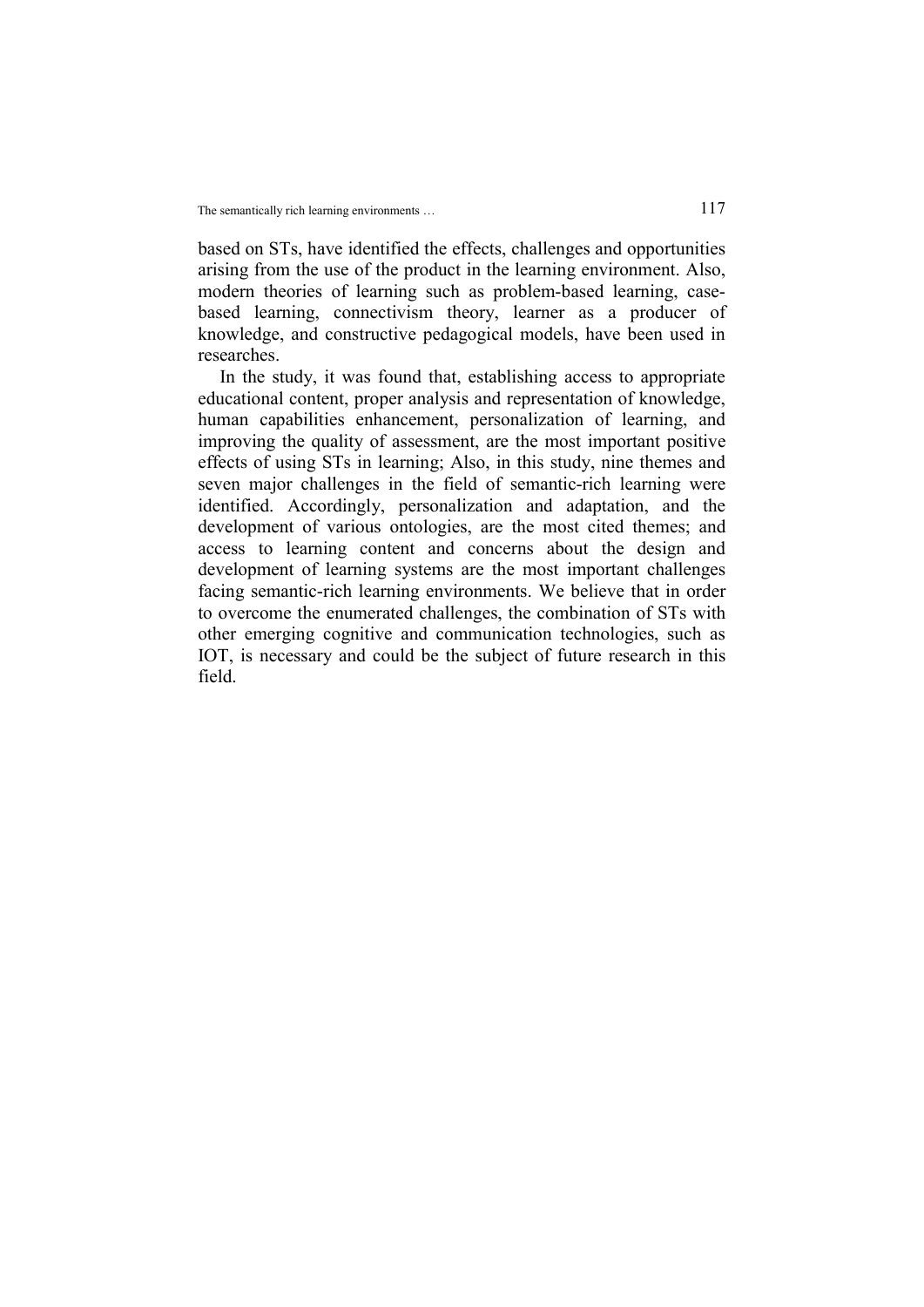#### References:

- Abbas, M. A., Ahmad, W. F. W., & Kalid, K. S. (2014). Semantic Web Technologies for Pre-School Cognitive Skills Tutoring System. Journal of Information Science and Engineering, 30(3), 835-851. Retrieved from <Go to ISI>://WOS:000340075300018
- Akin, N. T. A., & Gokturk, M. (2019). Comparison of the Theory of Mind Tests on the Paper, 2D Touch Screen and Augmented Reality Environments on the Students With Neurodevelopmental Disorders. IEEE Access, 7, 52390-52404. doi:10.1109/access.2019.2902836
- Anshari, M., Alas, Y., & Guan, L. S. (2015). Pervasive Knowledge, Social Networks, and Cloud Computing: E-Learning 2.0. Eurasia Journal of Mathematics Science and Technology *Education, 11(5), 909-921.* Retrieved from  $\leq$  60 to ISI>://WOS:000366174600001
- Aroyo, L., & Dicheva, D. (2004). The new challenges for e-learning: The Educational Semantic Web. Educational Technology & Society, 7(4), 59-69. Retrieved from  $\leq$  to to ISI>://WOS:000224855500005
- Aroyo, L., Dolog, P., Houben, G. J., Kravcik, M., Naeve, A., Nilsson, M., & Wild, F. (2006). Interoperability in personalized adaptive learning. *Educational Technology & Society*, 9(2), 4-18. Retrieved from <Go to ISI>://WOS:000238974000002
- Bajenaru, L., Smeureanu, I., & Balog, A. (2016). An Ontology-Based E-Learning Framework for Healthcare Human Resource Management. Studies in Informatics and Control, 25(1), 99-108. Retrieved from <Go to ISI>://WOS:000372945700011
- Baldoni, M., Baroglio, C., Brunkhorst, I., Henze, N., Marengo, E., & Patti, V. (2011). Constraint modeling for curriculum planning and validation. Interactive Learning Environments, 19(1), 81- 123. doi:10.1080/10494820.2011.528893
- Berthon, P., Nairn, A., & Money, A. (2003). Through the Paradigm Funnel: A Conceptual Tool for Literature Analysis (Vol. 13).
- Borges, P. R. S., & Silveira, I. F. (2019). Adding and Segmenting Educational Videos: Experiences of Teacher Users in an Educational Portal. *IEEE Access*, 7, 87996-88011. doi:10.1109/access.2019.2924946
- Canales-Cruz, A., Sanchez-Arias, V. G., Cervantes-Perez, F., & Peredo-Valderrama, R. (2009). Multi-agent system for the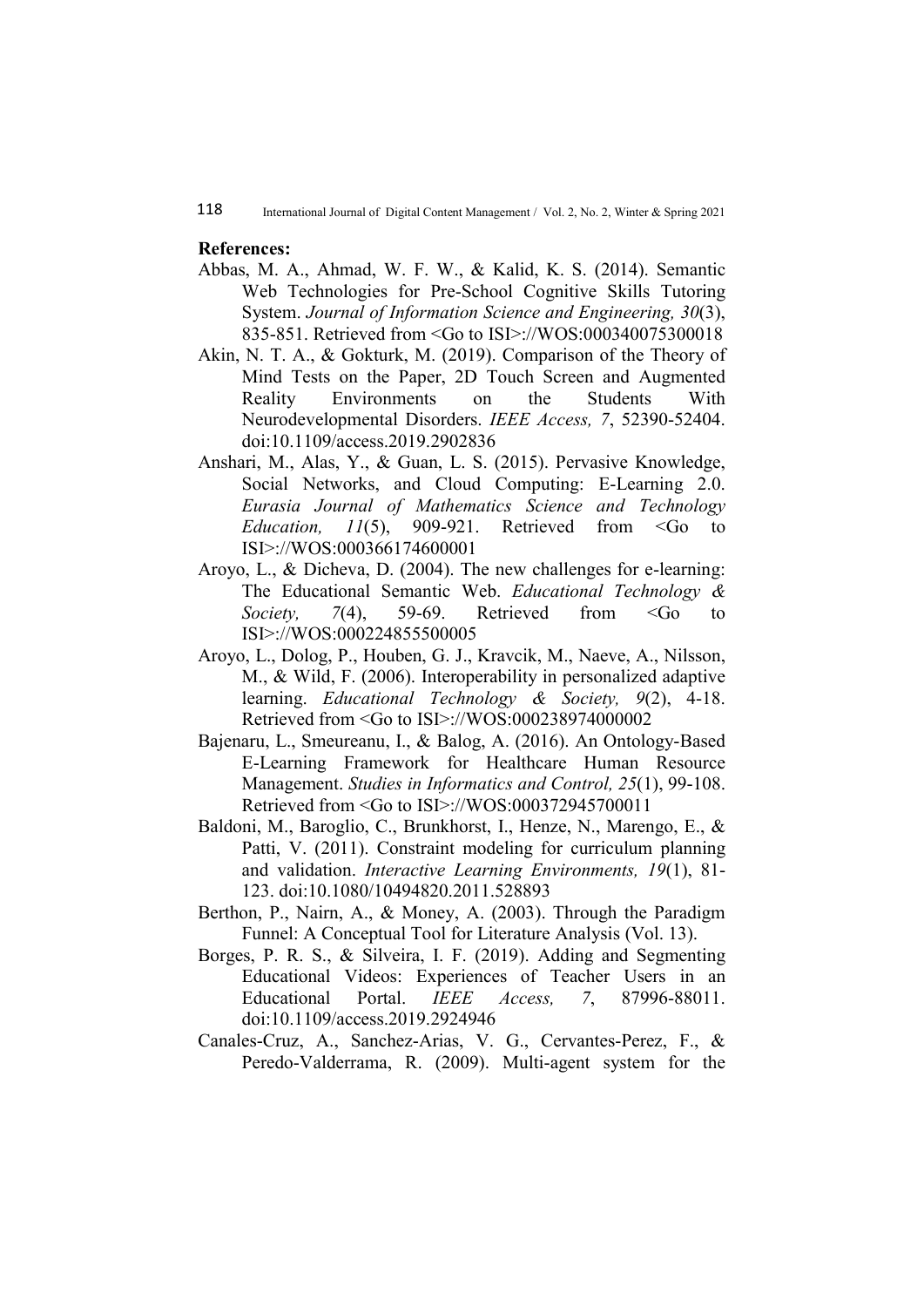making of intelligence and interactive decisions wit hin the learner's learning process in a web-based education environment. Journal of Applied Research and Technology,  $7(3)$ ,  $310-322$ . Retrieved from  $\leq G$  to ISI>://WOS:000272541300005

- Caravantes, A., & Galan, R. (2011). Generic Educational Knowledge Representation for Adaptive and Cognitive Systems. Educational Technology & Society, 14(3), 252-266. Retrieved from <Go to ISI>://WOS:000294410900021
- Carmichael, P. (2011). RESEARCH CAPACITY BUILDING IN EDUCATION: THE ROLE OF DIGITAL ARCHIVES. British Journal of Educational Studies, 59(3), 323-339. doi:10.1080/00071005.2011.599788
- Carmichael, P., & Jordan, K. (2012). Semantic web technologies for education - time for a 'turn to practice'? INTRODUCTION. Technology Pedagogy and Education, 21(2), 153-169. doi:10.1080/1475939x.2012.696788
- Carmichael, P., & Tscholl, M. (2013). Cases, simulacra, and Semantic Web technologies. Journal of Computer Assisted Learning, 29(1), 31-42. doi:10.1111/j.1365-2729.2011.00459.x
- Castellanos-Nieves, D., Fernandez-Breis, J. T., Valencia-Garcia, R., Martinez-Bejar, R., & Iniesta-Moreno, M. (2011). Semantic Web Technologies for supporting learning assessment. *Information Sciences*, 181(9), 1517-1537. doi:10.1016/j.ins.2011.01.010
- Chang, C. J., Tseng, J. M., & Liu, C. C. (2013). The effect of semantic technologies on the exploration of the web of knowledge by female and male users. Electronic Library, 31(3), 376-398. doi:10.1108/el-08-2011-0122
- Chi, Y. L. (2009). Ontology-based curriculum content sequencing system with semantic rules. Expert Systems with Applications, 36(4), 7838-7847. doi:10.1016/j.eswa.2008.11.048
- Coccoli, M., & Torre, I. (2014). Interacting with annotated objects in a Semantic Web of Things application. Journal of Visual Languages and Computing, 25(6), 1012-1020. doi:10.1016/j.jvlc.2014.09.008
- Cuong, N. D. H., Arch-Int, N., & Arch-Int, S. (2018). FUSE: A Fuzzy-Semantic Framework for Personalizing Learning Recommendations. International Journal of Information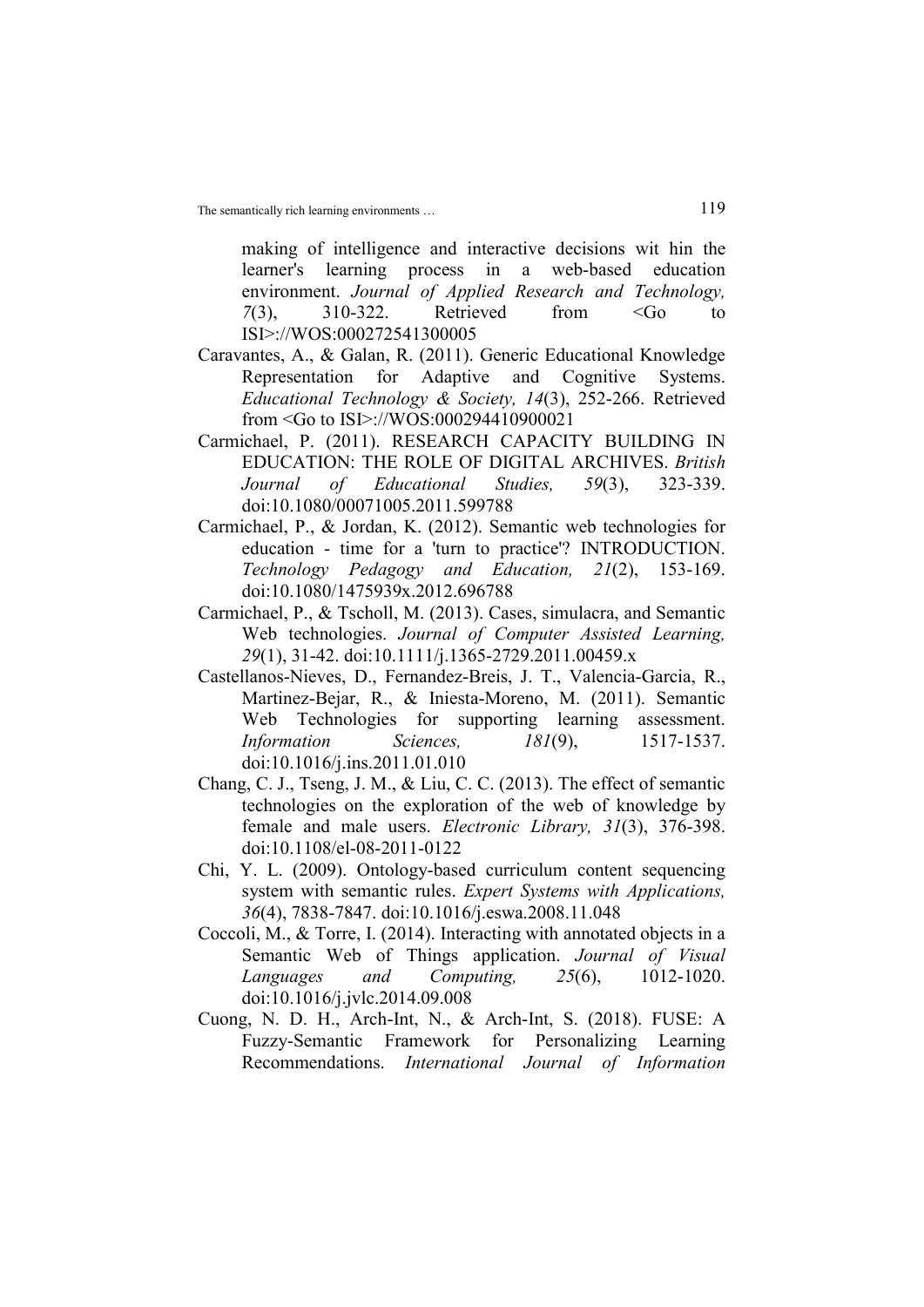Technology & Decision Making, 17(4), 1173-1201. doi:10.1142/s0219622018500220

- Dagiene, V., Gudoniene, D., & Burbaite, R. (2015). Semantic Web Technologies for e-Learning: Models and Implementation. Informatica, 26(2), 221-240. doi:10.15388/Informatica.2015.46
- Dascalu, M. I., Bodea, C. N., Mihailescu, M. N., Tanase, E. A., & de Pablos, P. O. (2016). Educational recommender systems and their application in lifelong learning. Behaviour & Information Technology, 35(4), 290-297. doi:10.1080/0144929x.2015.1128977
- Dascalu, M. I., Bodea, C. N., Tesila, B., Moldoveanu, A., & de Pablos, P. O. (2017). How social and semantic technologies can sustain employability through knowledge development and positive behavioral changes. Computers in Human Behavior, 70, 507-517. doi:10.1016/j.chb.2017.01.026
- Devedzic, V. B. (2003). Key issues in next-generation Web-based education. Ieee Transactions on Systems Man and Cybernetics Part C-Applications and Reviews, 33(3), 339-349. doi:10.1109/tsmcc.2003.817361
- Dietze, S., Kaldoudi, E., Dovrolis, N., Giordano, D., Spampinato, C., Hendrix, M., . . . Yu, H. Q. (2013). Socio-semantic Integration of Educational Resources - the Case of the mEducator Project. Journal of Universal Computer Science, 19(11), 1543-1569. Retrieved from <Go to ISI>://WOS:000327375100004
- Dietze, S., Sanchez-Alonso, S., Ebner, H., Yu, H. Q., Giordano, D., Marenzi, I., & Nunes, B. P. (2013). Interlinking educational resources and the web of data A survey of challenges and approaches. Program-Electronic Library and Information Systems, 47(1), 60-91. doi:10.1108/00330331211296312
- Dzbor, M., Stutt, A., Motta, E., & Collins, T. (2007). Representations for semantic learning webs: Semantic Web technology in learning support. Journal of Computer Assisted Learning, 23(1), 69-82. doi:10.1111/j.1365-2729.2007.00202.x
- Edwards, R., & Carmichael, P. (2012). Secret codes: the hidden curriculum of semantic web technologies. Discourse-Studies in the Cultural Politics of Education, 33(4), 575-590. doi:10.1080/01596306.2012.692963
- Fernandez-Breis, J. T., Castellanos-Nieves, D., Hernandez-Franco, J., Soler-Segovia, C., Robles-Redondo, M. D., Gonzalez-Martinez,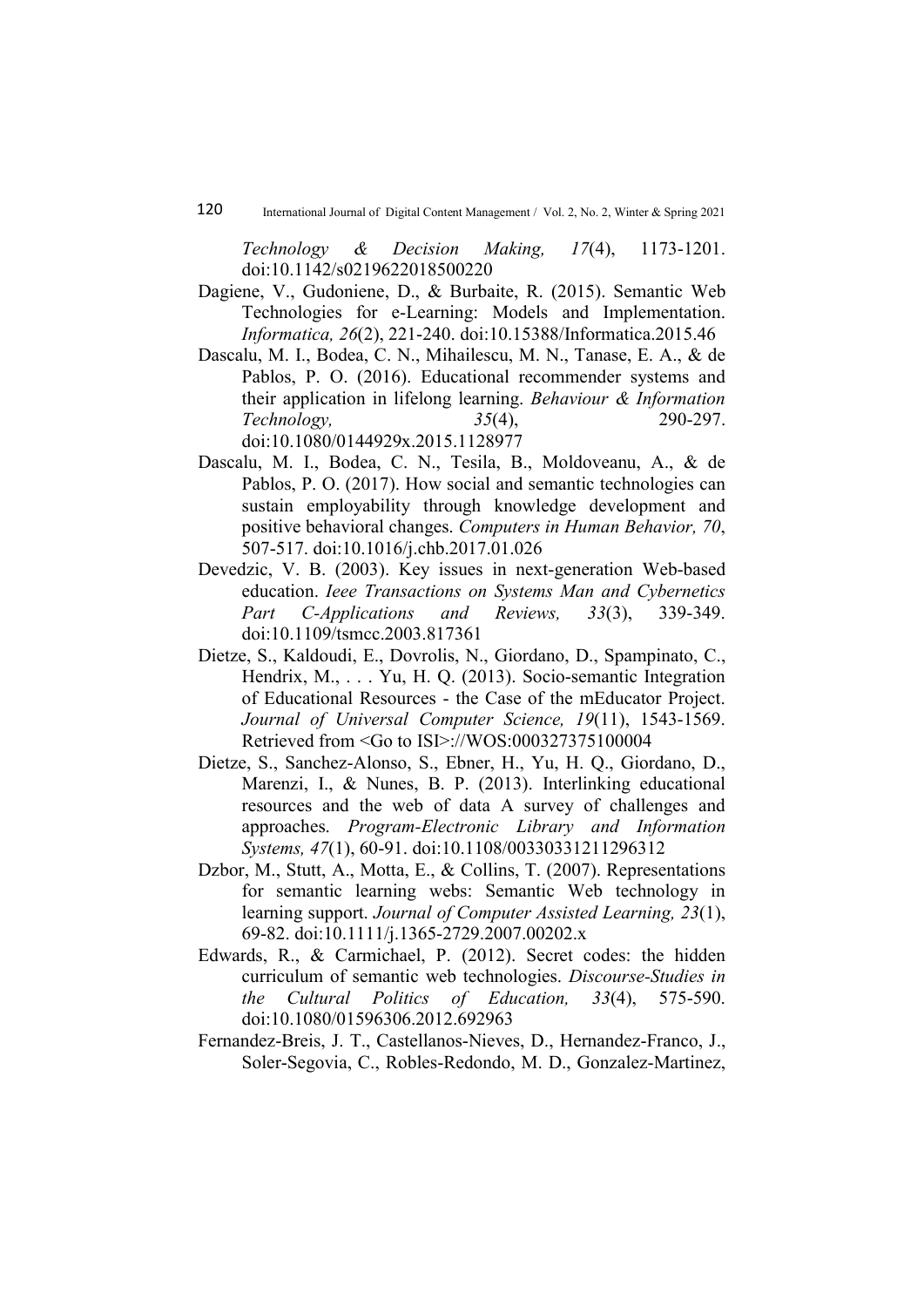R., & Prendes-Espinosa, M. P. (2012). A semantic platform for the management of the educative curriculum. Expert Systems with *Applications*, 39(5), 6011-6019. doi:10.1016/j.eswa.2011.11.123

- Friesen, N., & Anderson, T. (2004). Interaction for lifelong learning. British Journal of Educational Technology, 35(6), 679-687. doi:10.1111/j.1467-8535.2004.00426.x
- Gaeta, M., Mangione, G. R., Orciuoli, F., & Salerno, S. (2013). Ambient e-Learning: a metacognitive approach. Journal of Ambient Intelligence and Humanized Computing, 4(1), 141-154. doi:10.1007/s12652-012-0111-5
- Gasevic, D., Zouaq, A., Torniai, C., Jovanovic, J., & Hatala, M. (2011). An Approach to Folksonomy-Based Ontology Maintenance for Learning Environments. Ieee Transactions on Learning Technologies, 4(4), 301-314. doi:10.1109/tlt.2011.21
- Halimi, K., & Seridi-Bouchelaghem, H. (2019). A Web3.0-based Intelligent Learning System Supporting Education in the 21st Century. Journal of Universal Computer Science, 25(10), 1373- 1393. Retrieved from <Go to ISI>://WOS:000499089000009
- Halimi, K., Seridi-Bouchelaghem, H., & Faron-Zucker, C. (2014). An enhanced personal learning environment using social semantic web technologies. *Interactive Learning Environments*, 22(2), 165-187. doi:10.1080/10494820.2013.788032
- Harchay, A., Cheniti-Belcadhi, L., & Braham, R. (2015). A Contextaware Approach for Personalized Mobile Self-Assessment. Journal of Universal Computer Science, 21(8), 1061-1085. Retrieved from <Go to ISI>://WOS:000365385300005
- Henze, N., Dolog, P., & Nejdl, W. (2004). Reasoning and ontologies for personalized e-Learning in the semantic web. Educational Technology & Society, 7(4), 82-97. Retrieved from  $\leq$  to ISI>://WOS:000224855500007
- Iatrellis, O., Kameas, A., & Fitsilis, P. (2019). EDUC8 ontology: semantic modeling of multi-facet learning pathways. Education and Information Technologies, 24(4), 2371-2390. doi:10.1007/s10639-019-09877-4
- Jeremic, Z., Jovanovic, J., & Gasevic, D. (2013). Personal learning environments on the Social Semantic Web. Semantic Web, 4(1), 23-51. doi:10.3233/sw-2012-0058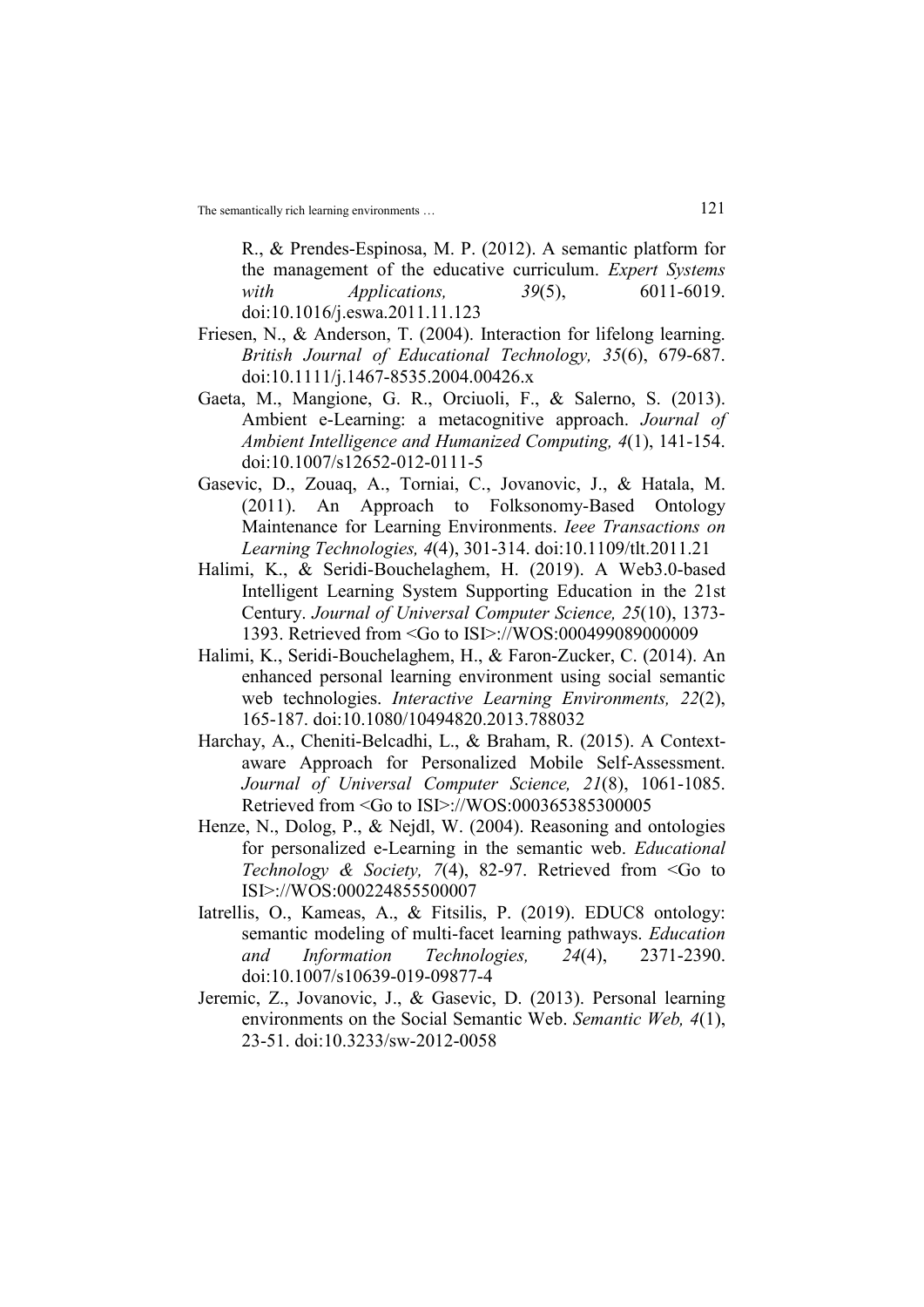- Jia, B. X., Huang, X., & Jiao, S. (2018). Application of Semantic Similarity Calculation Based on Knowledge Graph for Personalized Study Recommendation Service. Educational Sciences-Theory & Practice, 18(6), 2958-2966. doi:10.12738/estp.2018.6.195
- Jovanovic, J., Gasevic, D., Torniai, C., Bateman, S., & Hatala, M. (2009). The Social Semantic Web in Intelligent Learning Environments: state of the art and future challenges. Interactive Learning Environments,  $17(4)$ ,  $273-309$ . doi:10.1080/10494820903195140
- Kim, P., Ng, C. K., & Lim, G. (2010). When cloud computing meets with Semantic Web: A new design for e-portfolio systems in the social media era. British Journal of Educational Technology, 41(6), 1018-1028. doi:10.1111/j.1467-8535.2010.01055.x
- Kim, Y., Jung, S., Ji, S., Hwang, E., & Rho, S. (2019). IoT-based personalized NIE content recommendation system. Multimedia Tools and Applications, 78(3), 3009-3043. doi:10.1007/s11042- 018-5610-8
- Kohlhase, A., & Kohlhase, M. (2008). Semantic knowledge management for education. Proceedings of the IEEE, 96(6), 970-989. doi:10.1109/jproc.2008.921606
- Lafuente, M. (2017). Getting looped in to the web: characterizing learning processes and educational responses. Interactive Learning Environments, 25(1), 72-84. doi:10.1080/10494820.2015.1116014
- Lozano, E., Gracia, J., Corcho, O., Noble, R. A., & Gomez-Perez, A. (2015). Problem-based learning supported by semantic techniques. Interactive Learning Environments, 23(1), 37-54. doi:10.1080/10494820.2012.745431
- Martinez-Garcia, A., & Corti, L. (2012). Supporting student research with semantic technologies and digital archives. Technology Pedagogy and Education, 21(2), 273-288. doi:10.1080/1475939x.2012.704320
- Martinez-Garcia, A., Morris, S., Tscholl, M., Tracy, F., & Carmichael, P. (2012). Case-Based Learning, Pedagogical Innovation, and Semantic Web Technologies. Ieee Transactions on Learning Technologies, 5(2), 104-116. doi:10.1109/tlt.2011.34
- Moreale, E., & Vargas-Vera, M. (2004). Semantic services in e-Learning: an argumentation case study. Educational Technology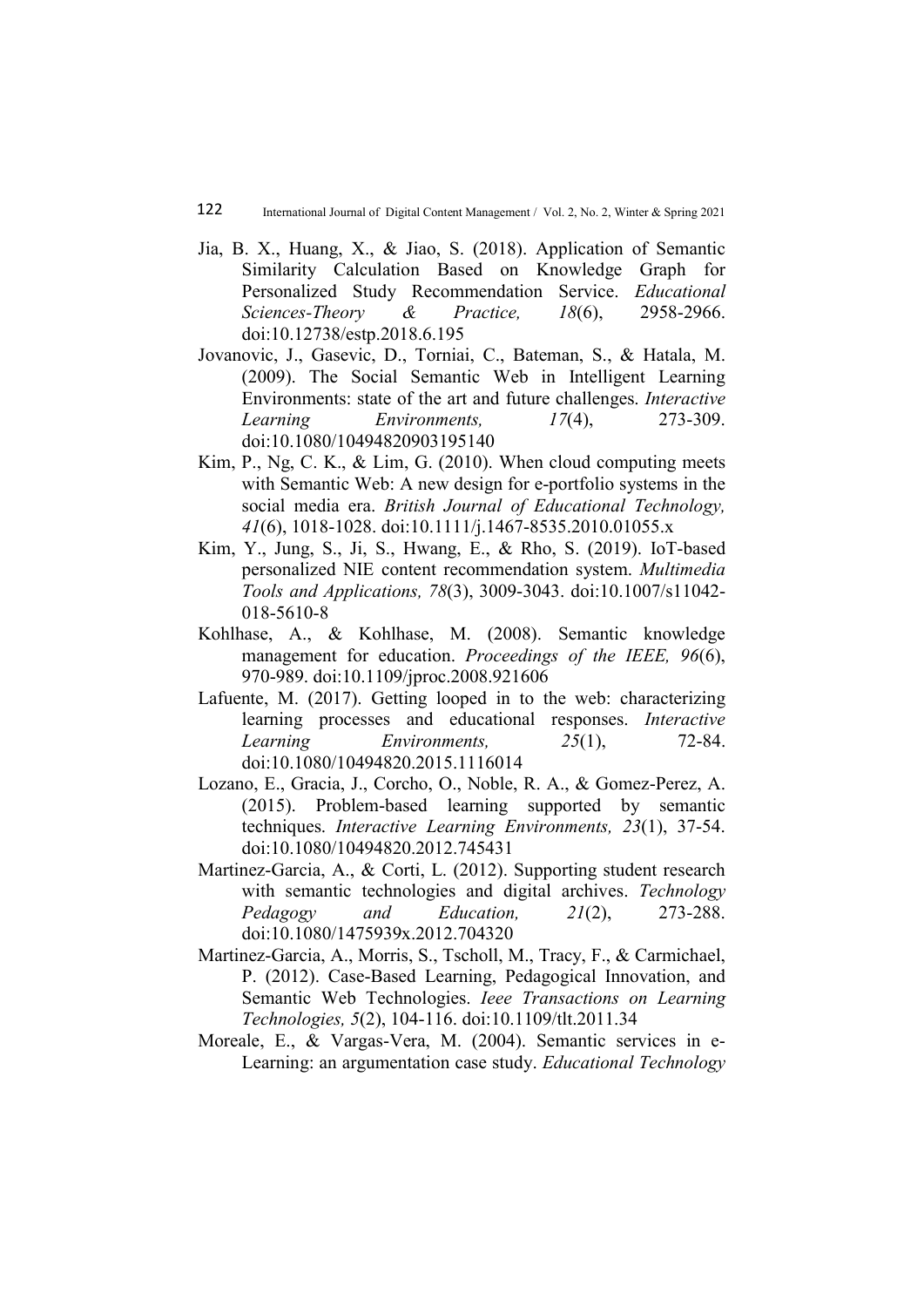& Society, 7(4), 112-128. Retrieved from  $\leq G$  to ISI>://WOS:000224855500009

- Nguyen, C. D. H., Arch-Int, N., & Arch-Int, S. (2017). SEMAG: A NOVEL SEMANTIC-AGENT LEARNING RECOMMENDATION MECHANISM FOR ENHANCING LEARNER-SYSTEM INTERACTION. Computing and Informatics, 36(6), 1312-1334. doi:10.4149/cai\_2017\_6\_1312
- Ounnas, A., Davis, H. C., & Millard, D. E. (2009). A Framework for Semantic Group Formation in Education. *Educational* Technology & Society, 12(4), 43-55. Retrieved from  $\leq$  to to ISI>://WOS:000271028400005
- Pattuelli, M. C. (2011). Modeling a Domain Ontology for Cultural Heritage Resources: A User-Centered Approach. Journal of the American Society for Information Science and Technology, 62(2), 314-342. doi:10.1002/asi.21453
- Pereira, C. K., Siqueira, S. W. M., Nunes, B. P., & Dietze, S. (2018). Linked Data in Education: A Survey and a Synthesis of Actual Research and Future Challenges. Ieee Transactions on Learning Technologies, 11(3), 400-412. doi:10.1109/tlt.2017.2787659
- Piedra, N., Chicaiza, J., Lopez, J., & Tovar, E. (2015). Seeking Open Educational Resources to Compose Massive Open Online Courses in Engineering Education An Approach Based on Linked Open Data. Journal of Universal Computer Science, 21(5), 679-711. Retrieved from  $\leq G$  to ISI>://WOS:000358988400004
- Poore, M. (2014). The Next G Web. Discernment, meaning-making, and the implications of Web 3.0 for education. Technology Pedagogy and Education, 23(2), 167-180. doi:10.1080/1475939x.2013.802992
- Poulovassilis, A., Selmer, P., & Wood, P. T. (2012). Flexible Querying of Lifelong Learner Metadata. Ieee Transactions on Learning Technologies, 5(2), 117-129. doi:10.1109/tlt.2011.38
- Raju, P., & Ahmed, V. (2012). Enabling technologies for developing next-generation learning object repository for construction. Automation in Construction, 22, 247-257. doi:10.1016/j.autcon.2011.07.008
- Rani, M., Nayak, R., & Vyas, O. P. (2015). An ontology-based adaptive personalized e-learning system, assisted by software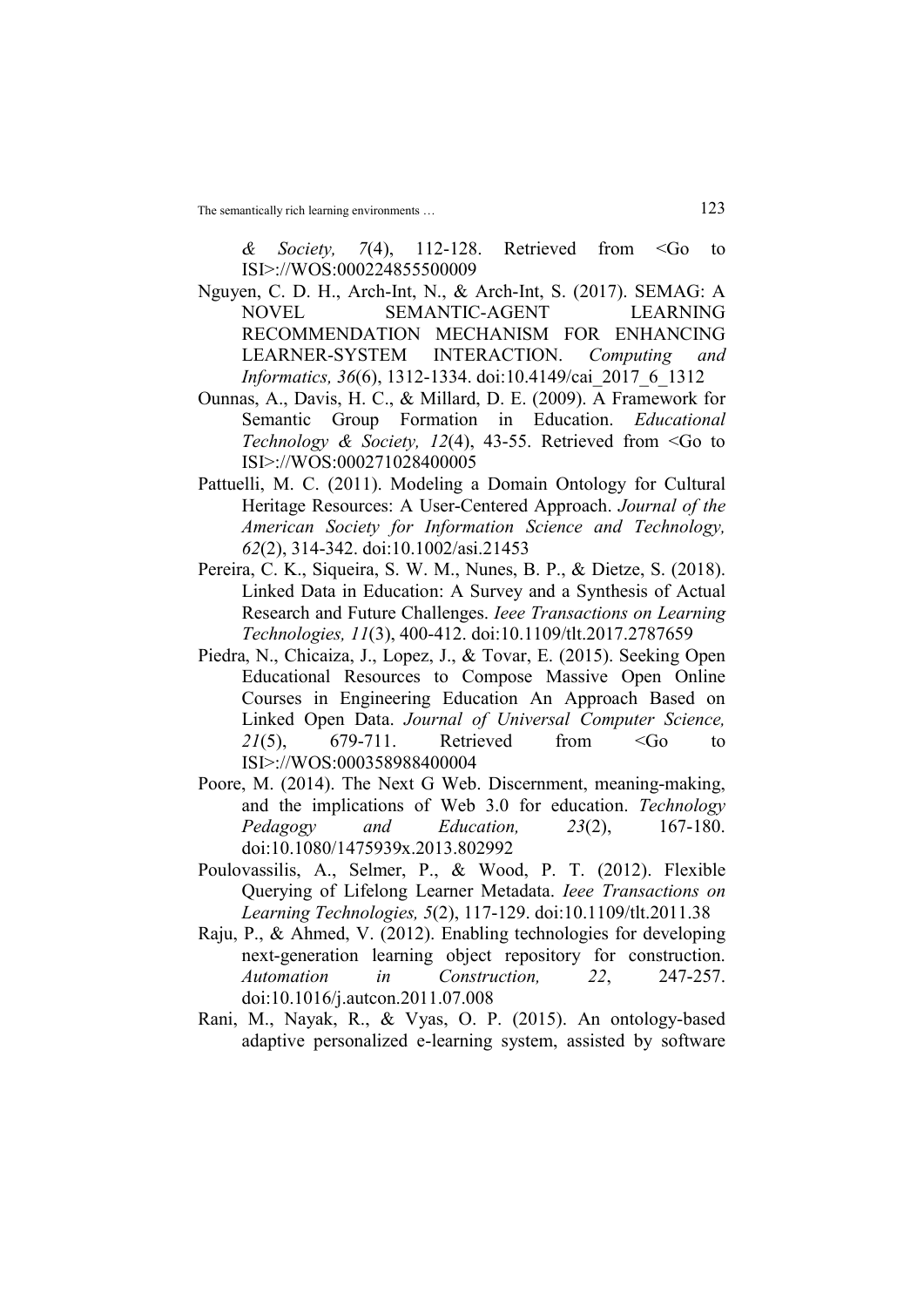agents on cloud storage. Knowledge-Based Systems, 90, 33-48. doi:10.1016/j.knosys.2015.10.002

- Rodriguez, A. C., Gago, J. M. S., Rifon, L. E. A., & Rodriguez, R. P. (2015). A Recommender System for Non-traditional Educational Resources: A Semantic Approach. Journal of Universal Computer Science, 21(2), 306-325. Retrieved from <Go to ISI>://WOS:000352143200007
- Romero, L., North, M., Gutierrez, M., & Caliusco, L. (2015). Pedagogically-Driven Ontology Network for Conceptualizing the e-Learning Assessment Domain. Educational Technology & Society,  $18(4)$ ,  $312-330$ . Retrieved from <Go to ISI>://WOS:000362516300024
- Romero, L., Saucedo, C., Caliusco, M. L., & Gutierrez, M. (2019). Supporting self-regulated learning and personalization using ePortfolios: a semantic approach based on learning path. International Journal of Educational Technology in Higher Education, 16, 16. doi:10.1186/s41239-019-0146-1
- Rouse, M. (2017). DEFINITION semantic technology. Retrieved from https://searchdatamanagement.techtarget.com/definition/semanti c-technology
- Sanchez-Vera, M. D., Fernandez-Breis, J. T., Castellanos-Nieves, D., Frutos-Morales, F., & Prendes-Espinosa, M. P. (2012). Semantic Web technologies for generating feedback in online assessment environments. Knowledge-Based Systems, 33, 152-165. doi:10.1016/j.knosys.2012.03.010
- Shabajee, P., McBride, B., Steer, D., & Reynolds, D. (2006). A prototype Semantic Web-based digital content exchange for schools in Singapore. British Journal of Educational Technology, 37(3), 461-477. doi:10.1111/j.1467- 8535.2006.00616.x
- Tovar, E., Piedra, N., Chicaiza, J., Lopez, J., & Martinez-Bonastre, O. (2012). OER Development and Promotion. Outcomes of an International Research Project on the OpenCourseWare Model. Journal of Universal Computer Science, 18(1), 123-141. Retrieved from <Go to ISI>://WOS:000301282200008
- Tracy, F., & Jordan, K. (2012). Students as designers of semantic web applications. Technology Pedagogy and Education, 21(2), 171- 188. doi:10.1080/1475939x.2012.696789